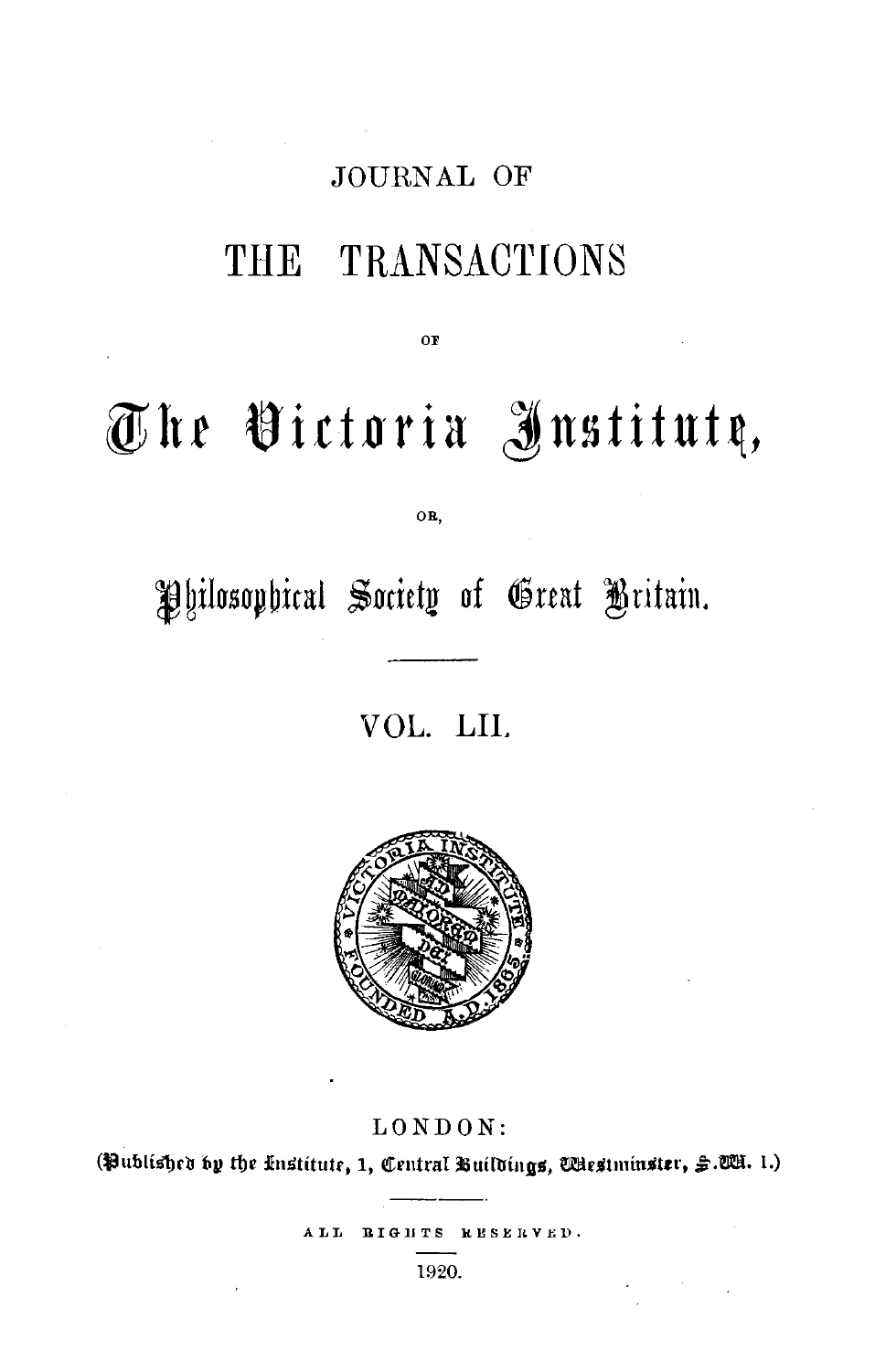#### 619TH ORDINARY GENERAL MEETING,

#### HELD IN COMMITTEE ROOM B, THE CENTRAL HALL, WESTMINSTER, ON MONDAY, APRIL 26TH, 1920,

#### AT 4.30 P.M.

#### THE DEAN OF DURHAM IN THE OHAIR.

At the opening of the proceedings the DEAN explained that he was unexpectedly summoned to a funeral of a friend in Manchester, and was therefore obliged to leave in a few minutes, but before doing so he warmly commended the paper about to be read by Dr. Pinches to the attention of those present. He believed that as the truth of Holy Scripture had in the past been borne out by the work of exploration in Eastern fields, so the cause of Truth had nothing to fear, but everything to hope for, in this domain of research in the future. The Dean then relinquished the chair to Dr. A. T. SCHOFIELD.

The Minutes of the previous Meeting were read, confirmed and signed, and the HoN. SECRETARY announced the election of the following: The Rev. J.E. H. Thomson, M.A., D.D., as a Member, Bertram Seymour Whidborne, Esq., B.A., M.C., as a Life Associate, and Arthur Rendle Short, Esq., M.D., B.Sc., F.R.C.S., and the Hon. Mrs. Carr-Gregg as Associates.

The CHAIRMAN then called upon Dr. T. G. Pinches, M.R.A.S., to read his paper.

#### *BABYLON IN THE DAYS OF NEBUCHADREZZAR.* By THEOPHILUS G. PINCHES, LL.D., M.R.A.S.

 $\bigcap_{k}$  F all the many and renowned rulers that Babylonia, in the centuries of her long history, possessed, there is probably none who attained a greater reputation than he who captured Jerusalem, and led the Jews into captivity at Babylon. This, of course, made his name one of the most prominent in Jewish history. But in addition to this, he was regarded by them as the great builder, or one of the great builders. of the Babylon of later days-that great capital of the ancient Eastern world, described for us, among others, by Herodotus, and specially referred to in the Book of Daniel as Nebuchadrezzar's work. This king, in fact, is represented as congratulating himself upon this great achievement, when, walking about in his palace, he said, " Is not this great Babylon which I have built for the royal dwelling-place, by the might of my power and for the glory of my majesty?" That he should have imagined himself the builder of a city founded at least 2000 years before his time, might well be regarded as the beginning of his madness, but there is no doubt that not a few of its glories, such as they were, were due to him, as many of his inscriptions  $\mathbf{show.}$   $\blacksquare$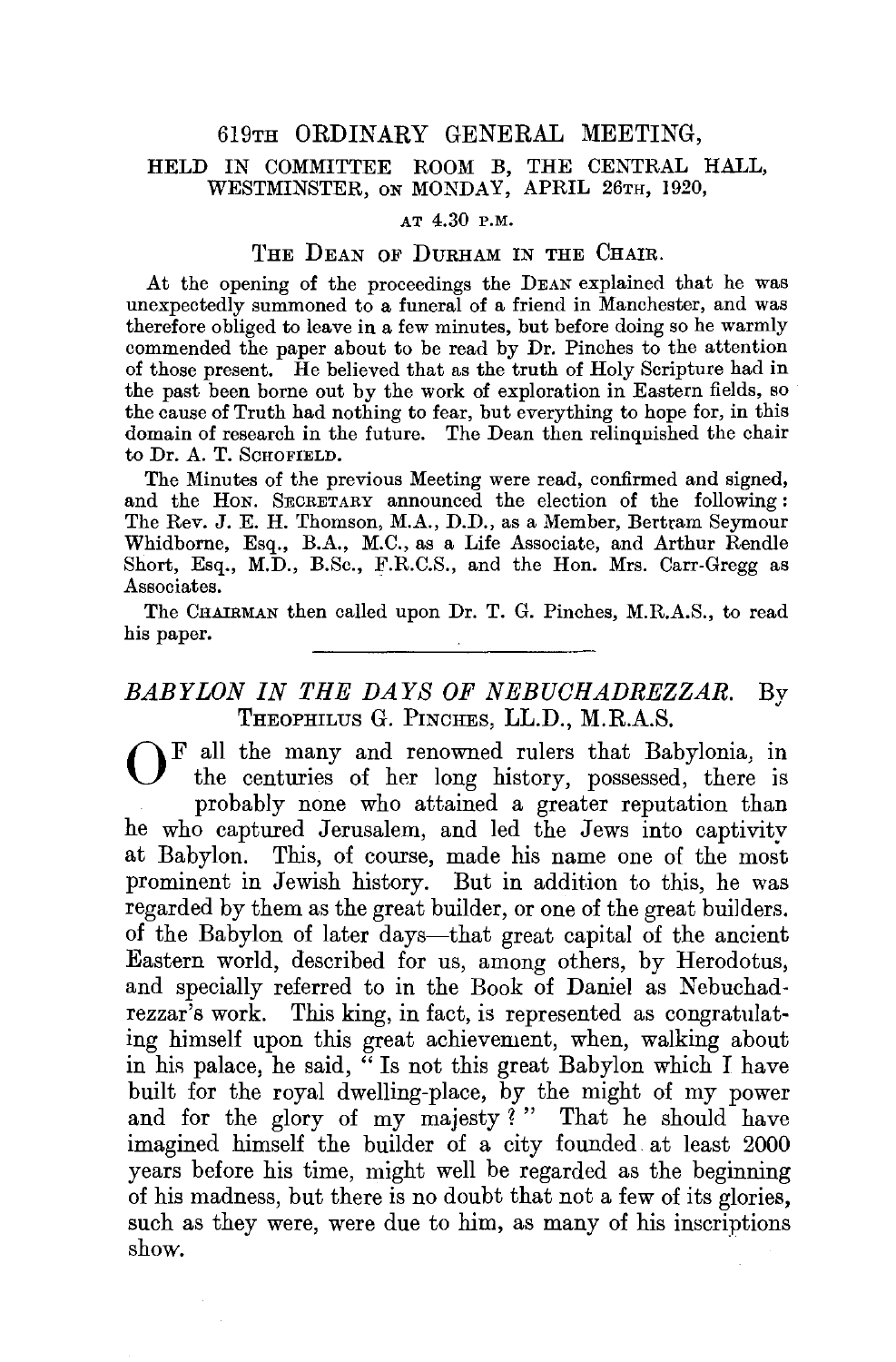Notwithstanding its reputation, Babylon cannot have been a beautiful city, and many of its most celebrated monuments were more massive than grand. Nevertheless, the Babylonians thought much of it, and looked upon its holy places with poetical reverence. Doubtless much has to be done in the way of exploration before we shall get a really good idea of its extent outside the walls. The portion to which most attention has been paid formed the inner city, and is undoubtedly the oldest part. Here stood the royal palaces, including that in which Nebuchadrezzar is said, in the Book of Daniel, to have been walking when he made the memorable utterance referred to above ; and in this section, also, were the temple of Belus (Merodach) and the great temple-tower whose erection is described in the 11th chapter of Genesis. In this portion Herodotus's statement that the streets of the city crossed each other at right angles, and were interrupted by the walls bordering the Euphrates, does not seem to be confirmed. It is therefore probable that the old city, called Su-anna, has to be excepted, and this would only be natural, for it may be regarded as a general rule, that the arrangement of primitive settlements, which developed later into cities, was not done in accordance with architectural plans-generally, they had no architects in those early ages-but were dictated by the contour of the ground. Outside the walls of Su-anna, however, some attempt at the arrangement described by Herodotus may have been carried out, but extensive excavations can alone settle that point.

As I have already treated of the "City" of Babylon-the oldest portion of the great metropolis-(" Discoveries in Babylonia and the Neighbouring Lands," in the *Journal* of this Institute for February 15th, 1909, and "The Latest Discoveries in Babylonia," April 20th, 1914), I need say nothing further upon this point, but it may be of interest to quote, in Nebuchadrezzar's own words, something about his work upon the great architectural monuments of his land.

As is well known, the great god of the city was Merodach, who is almost certainly the Nimrod of Genesis x, 10, and, as stated there, its earliest king-or, at least, one of its earliest rulers. Just exactly how the Babylonians looked upon him in this respect, however, is not known-wherever we meet with his name, it is as a divinity-anthropomorphic, it is true, but, from their point of view, with no human traits about him, It was to this god—" the lord of lords "--- that the great temple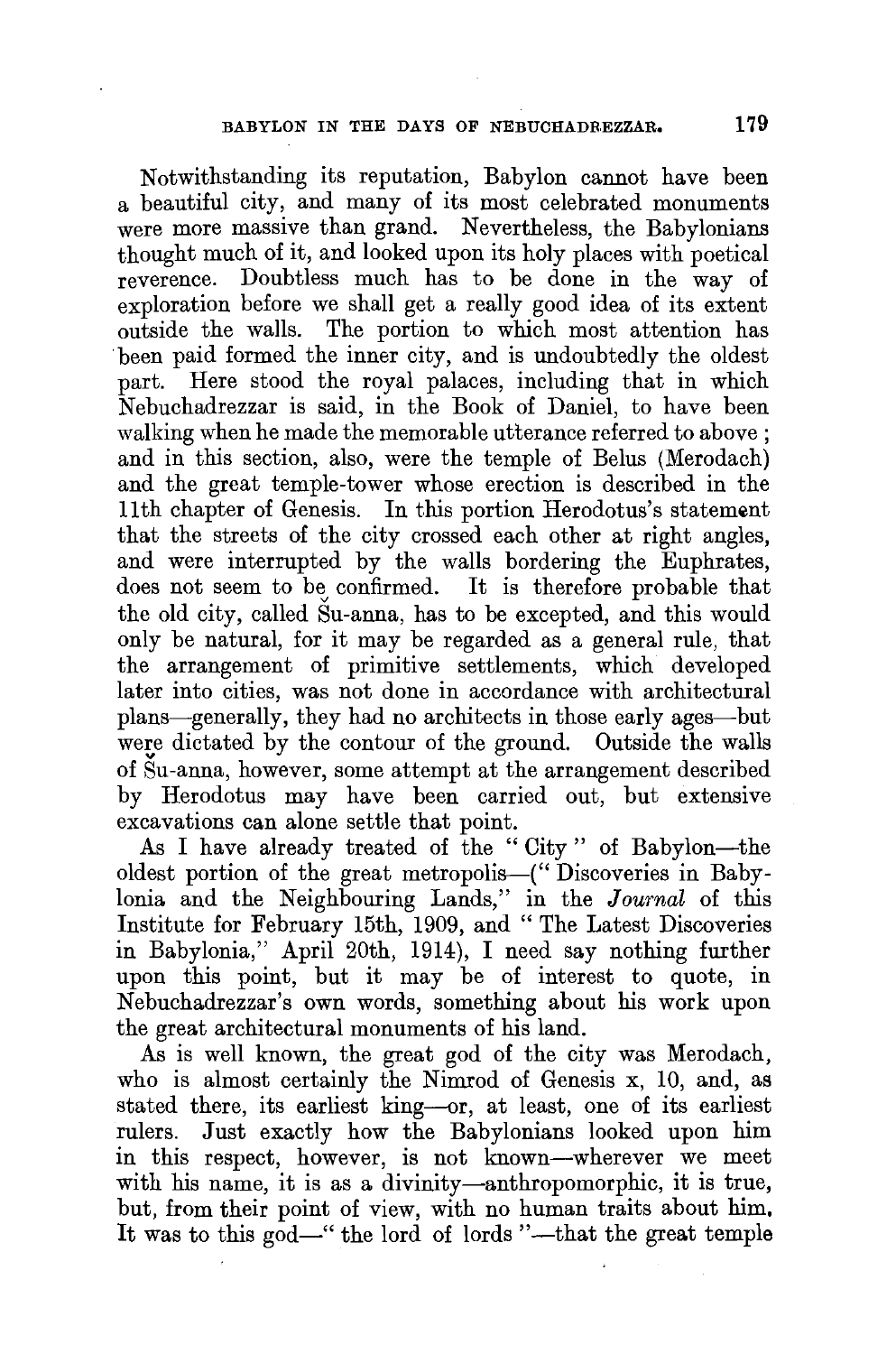of Belus in the centre of the " city " was dedicated. Being on the banks of the Euphrates, it was handy for those ceremonies which needed the use of the waters of the sacred river, as when the *uru-gala-priest,* on the 2nd of Nisan, during the first double hour of the night (we should probably call this the evening of the first day of the month) approached, sprinkled the waters of the river about, entered into " the presence of Bêl," and drawing aside the curtain, uttered before  $\hat{B}$  this invocation :-

> Lord, glorious one, announcer of oracles; Bel, who in his power hath no rival.

Lord, propitious king, lord of the world;

Bel, propitious king, lord of the lands.

Brilliant is the power of his princeliness, (though) the place of his father he knew not ;

Restorer of the wellbeing of the great gods.

Exalted is he-to his lord the lord giveth rest;

The lord in his anger hath overthrown the mighty.

Divine king of men, divine king, possessor;

Lord of kings, light of mankind, bestower **of** gifts.

Lord, the seat of thy  $(?)$  name is the firmament,  $(thy)$  leafy crown is the greensward (?) ;

Bêl, thy seat is Babylon, Borsippa is thy crown.

My god-the god whose heart is wide;

The wide heavens are the extent of thy spirit.

Thus far, the text is apparently arranged in lines alternately dialectic Sumerian and Akkadian (Semitic Babylonian). All the Sumerian lines (the 1st, 3rd, 5th, etc.), are difficult, and the rendering here offered is therefore given with all reserve. The translation of the Akkadian lines (the 2nd, 4th, 6th, etc.), on the other hand, is practically certain .. Short as the above extract is, it will suffice to give an idea of the ritual which accompanied the worship of Merodach during the last days of Babylon's existence as the capital of the land.

As Babylon was the seat of Merodach's worship, E-sagila, the chief temple dedicated to him, was located there.. Why Borsippa is described in the above lines as his "crown," is therefore difficult to explain. Perhaps it is due to the fact that Borsippa was called-rarely enough, seemingly-" the second Babylon." The great temple at Borsippa, named E-zida, was dedicated to Nebo, but there may have been a celebrated shrine to Merodach in that city as well.

It was this great patron-god of Babylon whom the Babylonian king worshipped, and of whom he said, that he, Nebuchadrezzar,.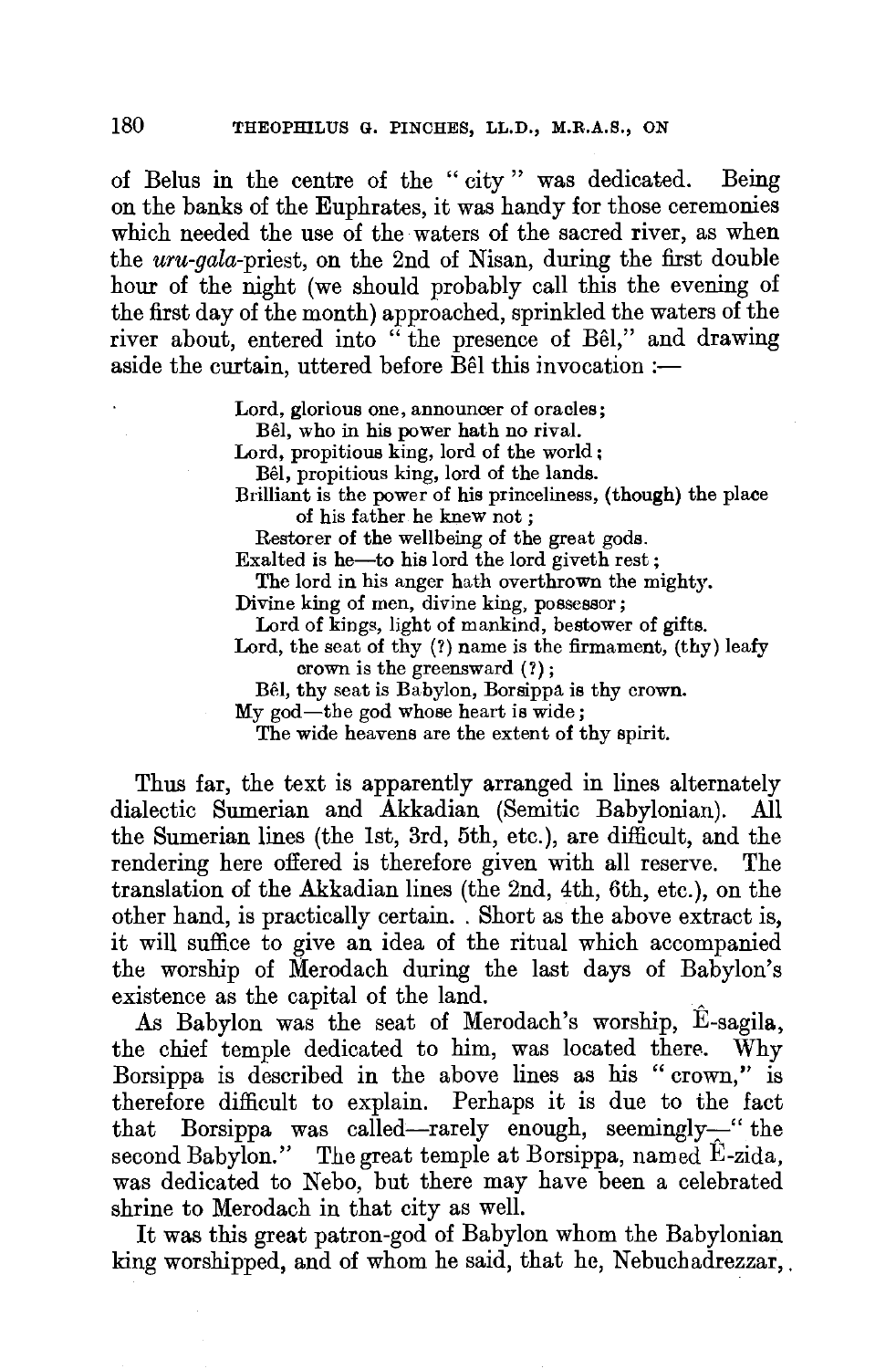was the favourite, and also the beloved of Nebo, and who constautly sought the path of their divinity.\* From the time when Merodach had fashioned him in the womb of his mother, Nebuchadrezzar claims to have constantly sought the places of his god, and followed his path. As he magnified in the highest the cunning works of Merodach, so, also, did he constantly praise the supreme way of Nebo, the beloved of his realm, the son of Merodach. And, indeed, notwithstanding that Merodach was the great god of Babylon, it was apparently Nebo, the teacher, and, as such, the god of wisdom, whom most of the people venerated, as is shown by the large number of the names compounded with that of the patron-god of Borsippa.<sup>†</sup>

These details occur in the great India House inscription, wherein also Nebuchadrezzar recounts what Merodach had done for him. Among the god's favours was the help which he had given him in his expeditions. He had traversed, by his supreme aid, distant lands, remote mountains, from the upper sea to the lower sea (the Persian Gulf), difficult paths, blocked ways, places where the tracks were interrupted, and the feet enter not, the fatiguing road, and the journey of difficulty. And he had done all this in order to slay the disobedient and fetter those who hated him. He likewise claims to have set the (conquered) land in order, and made the people thrive, separating the bad and the good among them. He then brought " to his city Babylon" silver, gold, the brilliance of precious stones, bronze, palm wood, cedar, whatever could be called precious, in bountiful plenty—the produce of the mountains, the luxuriance of the seas-a rich gift, a splendid present, to the presence of the god in his temple E-sagila, where he placed them as his endowment. There he made the shrine of Merodach, E-kua, to shine " like suns." Details of the decorations of this chamber follow.

And at this point we have a description of the work done on the "Chamber of Fate "-a passage which shows how the Babylonians (at least the Babylonian priesthood) liked to use mystic words borrowed from old Sumerian. But it is needless to say that our hero, the great Nebuchadrezzar, was as much attracted by these strange, foreign, sonorous phrases as any of

<sup>\*</sup> Compare also Nebuchadrezzar's statement concerning Merodach and Borsippa on pp. 183 and 184, below.

t See the *Journal* **of** this Institute, 1894-5, pp. 7 and **13.**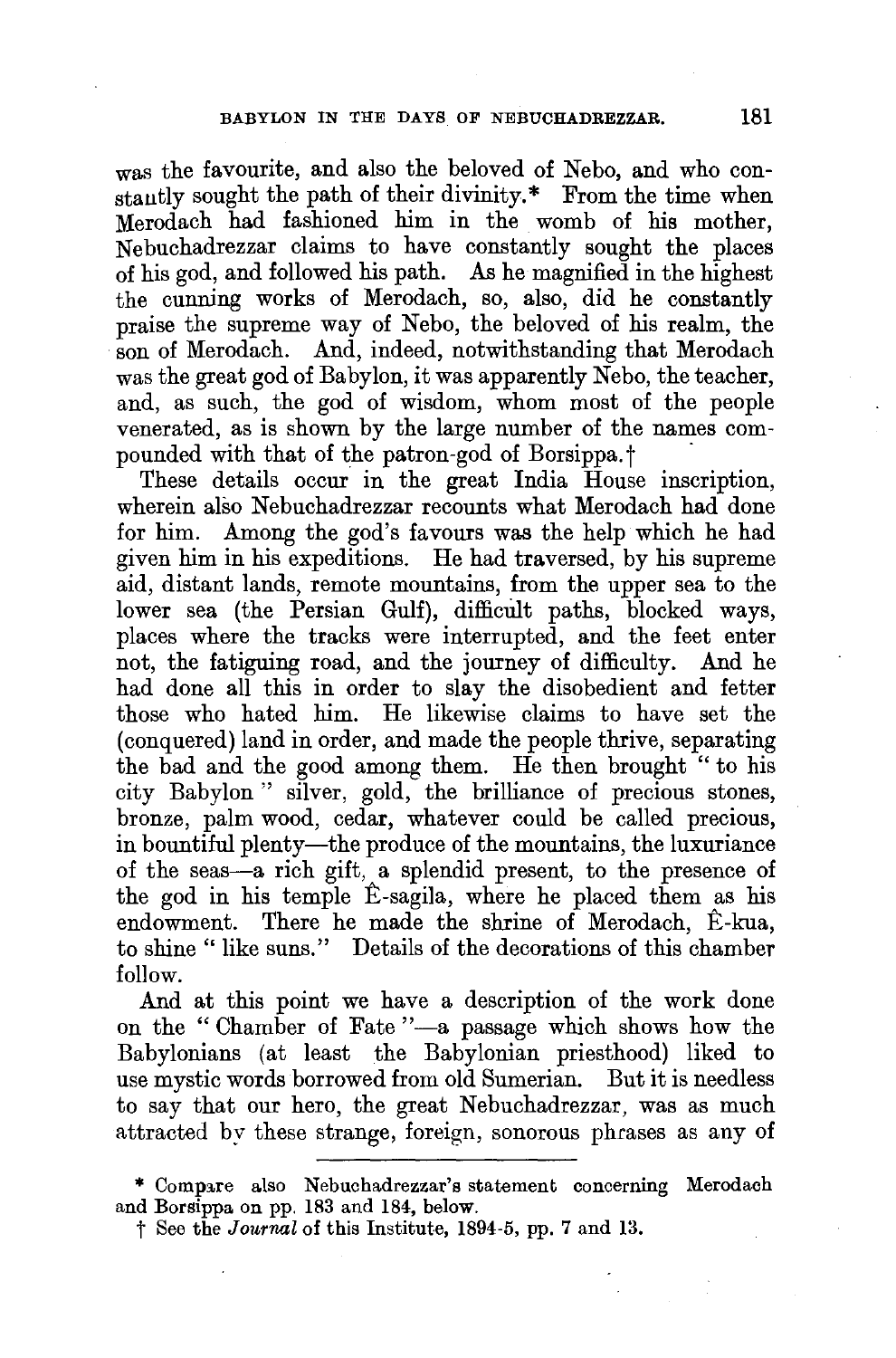them, even as are the Britons of the present day attracted by words from the Greek and the Latin languages, in which they form compounds to keep the plain man in ignorance, and of which the man of Board-School education can never gather the sense unless he seek the meaning in a dictionary-and lucky must he count himself if he find there what he wants. It must be conceded, however, that the case of the plain Babylonian of ordinary education was much worse, for there were no really good dictionaries which he could consult-he had to go to a word-list, and hunt it up there. It was good in those days to have a really learned scribe as one's friend.

And so Nebuchadrezzar the king, or his scribe, inserted here, to give character and a kind of local colour to the passage, a dozen Sumerian words with which to describe the wonders of the " Place of Fate "-the *Ki-namtartarraene*-and the " August " or "Holy Abode," *Du-azaga,* and the "Place of Assembly," *Ub-su-ukkina* wherein " the Divine King, the god of heaven and earth, the lord of heaven," *dimmer Lugal dimmer ana kia, mul-ana,* entered, and the gods of heaven and earth with reverence obeyed him. This took place at the Zagmuku, which the king's text explains as "the beginning of the year *"-ris satti,* the Heb. Rosh hashshanah, "head of the year." The ceremony performed on these occasions symbolized the release, by Merodach, of the rebellious gods, who, at the Creation, fought against the gods in the heavens-the holy ones whom the Babylonians worshipped.\*

But it was always the great temple of Merodach and the " Tower of Babel " connected with it which attracted Nebuchadrezzar's attention, for he says that he overlaid the shrine of the god with shining gold, a splendid decoration, and made bright the vessels of  $\hat{E}$ -sagila with massive gold, and Ma-kua, the "bark of Merodach," with enamel and stones. "As the stars of heaven the shrines of Babylon I caused to be made, I maintained "

And then he turns his attention to E-temen-ana-ki, the Tower of Babylon, whose head he raised with burnt brick and shining lapis-stone. As this is a very rare and valuable substance, difficult to obtain in any great quantity, it is to be conjectured

<sup>\*</sup> See the *Journal* of the Victoria Institute for 1909, pp. 115-6, and the reprint of this paper in the American *Records of the Past*, March-April, 1910, p. 100.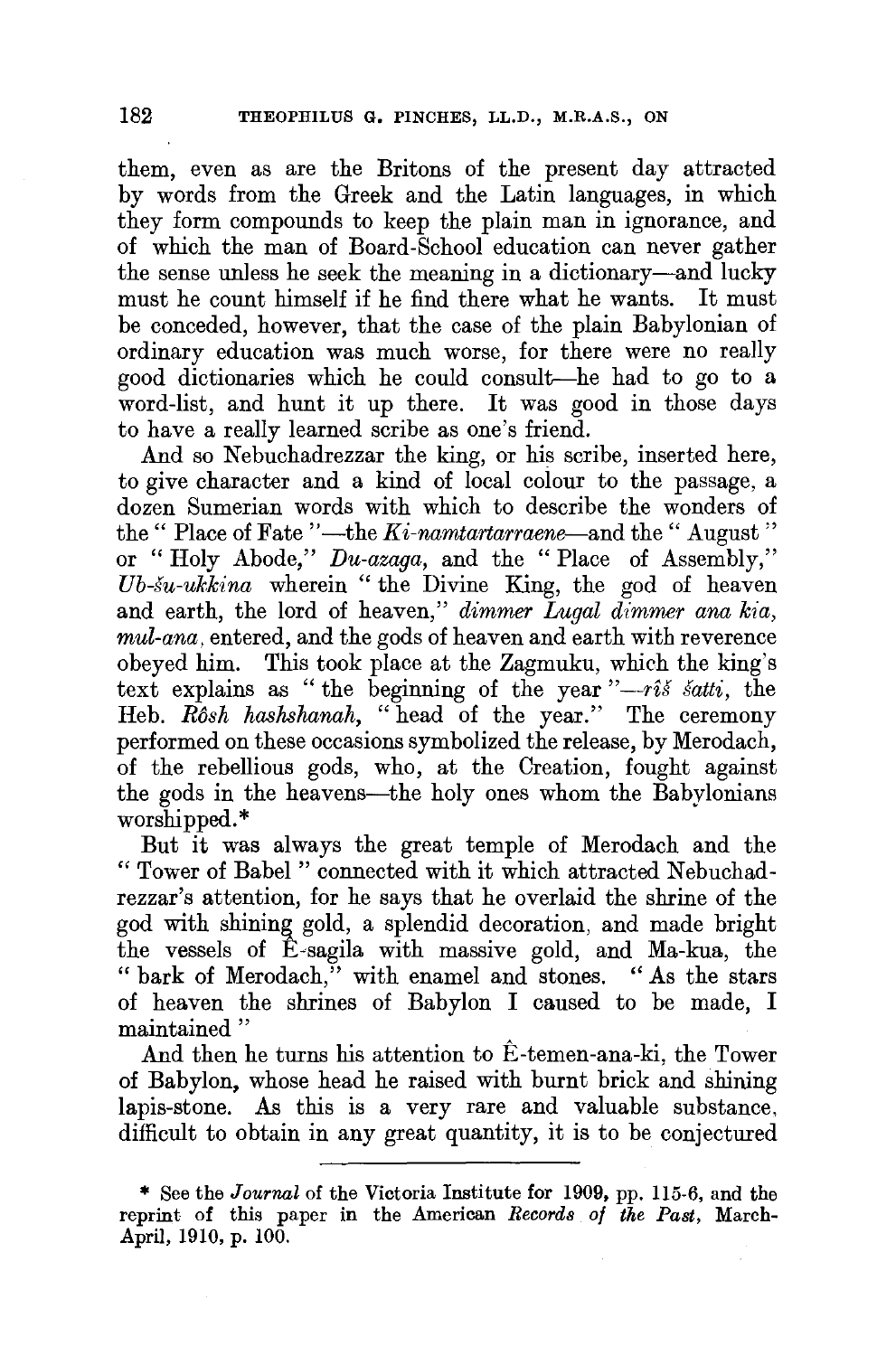that what the king caused to be made was an imitation of lapis, such as the Assyrians also either manufactured or procured. Cedars of Lebanon were sought out for the roofing of E-kua, Merodach's chief shrine on the top of this great structure. "For the building of  $\hat{E}$ -sagila daily have I besought the king of the gods, the lord of lords." But his enthusiasm here turns his mind away from the far-famed temple-tower of Babylon, and directs it to the great structure, of a similar nature, at Borsippa, which, as all Assyriologists know, was called " the second Babylon." But it was rather the great temple of Nebo there than the tower of the seven spheres, as it has been called, to which he refers. "Borsippa, the city of his abode," he says, " I beautified, and E-zida, the everlasting house, I caused to be built in its midst. With silver, gold, precious stones, bronze, palm-wood, cedar-wood, I completed its construction. The cedar of the roofing of Nebo's chambers I overlaid with gold; I overlaid the cedar of the roofing of the gate of Nanaa with bright silver."

And thus the description goes on, with details which, though hardly minute, are nevertheless too long to be reproduced at full length here. Suffice it to say, that he states that he made the temple of Nebo at Borsippa magnificent with decoration, so much so, that it became the object of admiring glances from those who had the privilege of seeing it in all its glory. And to say the truth, the plan drawn up by the German architects who excavated the ruins, imperfect though they are, show no less than 70 chambers or more—the "*papahati*" of Nebowhich were all decorated with gold, silver, and bronze, had enamelled walls, and were roofed with cedars brought, in all probability, from Lebanon, Amanus, and other districts where these trees were known to grow.

But besides the temple, E-zida, Nebuchadrezzar also paid attention to the temple-tower of " the second Babylon" in connection with it. This was called E-urme-imina-ana-ki, " the house of the seven spheres of heaven and earth "-the sun, the moon, and the five planets known to the Babylonians. In this its burnt brick construction seems to have been covered with *ukn*<sup> $\bar{u}$ </sup> elliti-probably an imitation of mottled lapis-a stone with flakes of bright blue on an almost perfect white. And at this point we find out why Nebuchadrezzar really introduces a description of his work at Borsippa here-it was because of the new year procession to which reference has already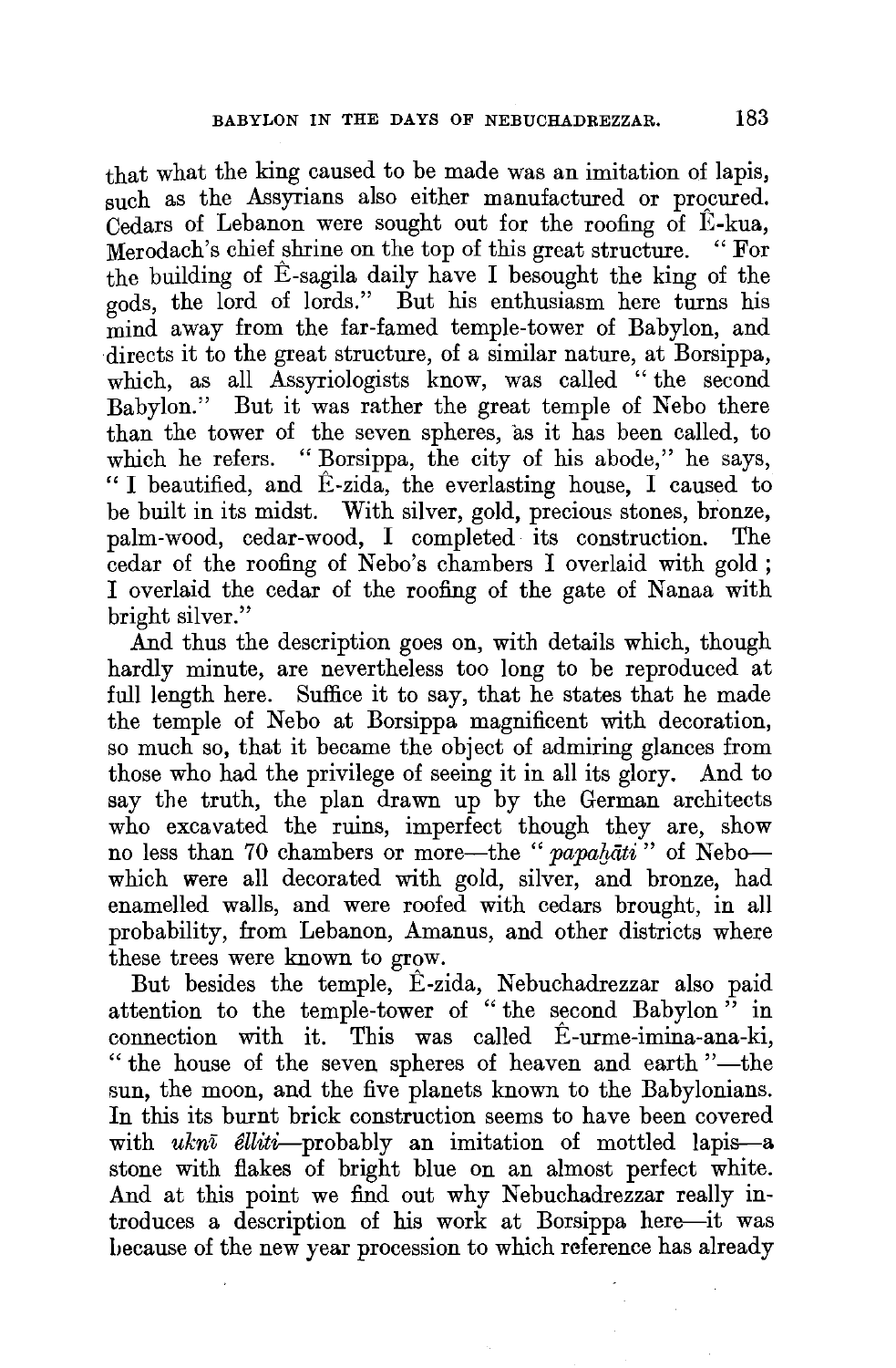been made--and, naturally, of other similar ceremonies at other periods of the year. At this time the bark of Nebo, gis ma-id-he-ul, which the Rev. Prof. C. J. Ball translates. " the ship of the river of overflowing delight," which is explained as <sup>~</sup>the ship of Nabium," was used in the festival-procession to Su-anna, the " City " of Babylon. He states that he decorated the sides of this bark with rows of suns and stones. After this digression he goes on to describe what he did at the house of the victims which were offered to Merodach in Babylon-high like the mountains he erected it, constructed with cement and burnt brick.

Some distance to the north of E-sagila and the Tower of Babel lay the palace which Nebuchadrezzar inhabited-a structure built or rebuilt by Nabopolassar, his father, and afterwards enlarged and the older portions greatly improved by the new king. It is not of this, however, that Nebuchadrezzar speaks in this place--his subject is the temples which he restored, so he next deals with E-mah, the temple of the goddess Ninbursagga, "the lady of the mountain," also called Nin-mah, "the supreme lady," the spouse of Merodach. But, it may be said, the spouse of Merodach was Zer-panitum. That is true, but this goddess had many names, and these are merely a few of them. E-mag, " the supreme temple," was therefore as the temple of Juno to the Romans, and it lay, at Babylon, on the east side of the king's palace. This Nebuchadrezzar claims to have built or rebuilt, for she was *ummu baniti-ya,*  " the mother my creatress."

This, too, we gaze upon in photograph and well-sketched plan. It was a structure with massive walls, its entrance on the north-west, and before it the altar whereon, in the sight of the people, sacrifices were made. Originally white, "giving the impression that it was built of marble," its brickwork is now earth grey. Its recessed architectural decoration is everywhere rectangular, and not, as in other fanes, rounded. To all appearance the walls of this edifice were regarded as being not quite strong enough, so the great king surrounded it, close up, with a "mighty *kisu*," or wall of unbaked brick. This was a substantial structure, for it measured more than six feet thick.

The next temples that Nebuchadrezzar refers to as having been built (or rebuilt) by him are that of Nebo, called  $\hat{E}$ -nig-hadkalama-šumma; for Sin, the moon-god,  $\hat{E}$  kiš-nu-gal, "the white limestone temple," the name generally given to fanes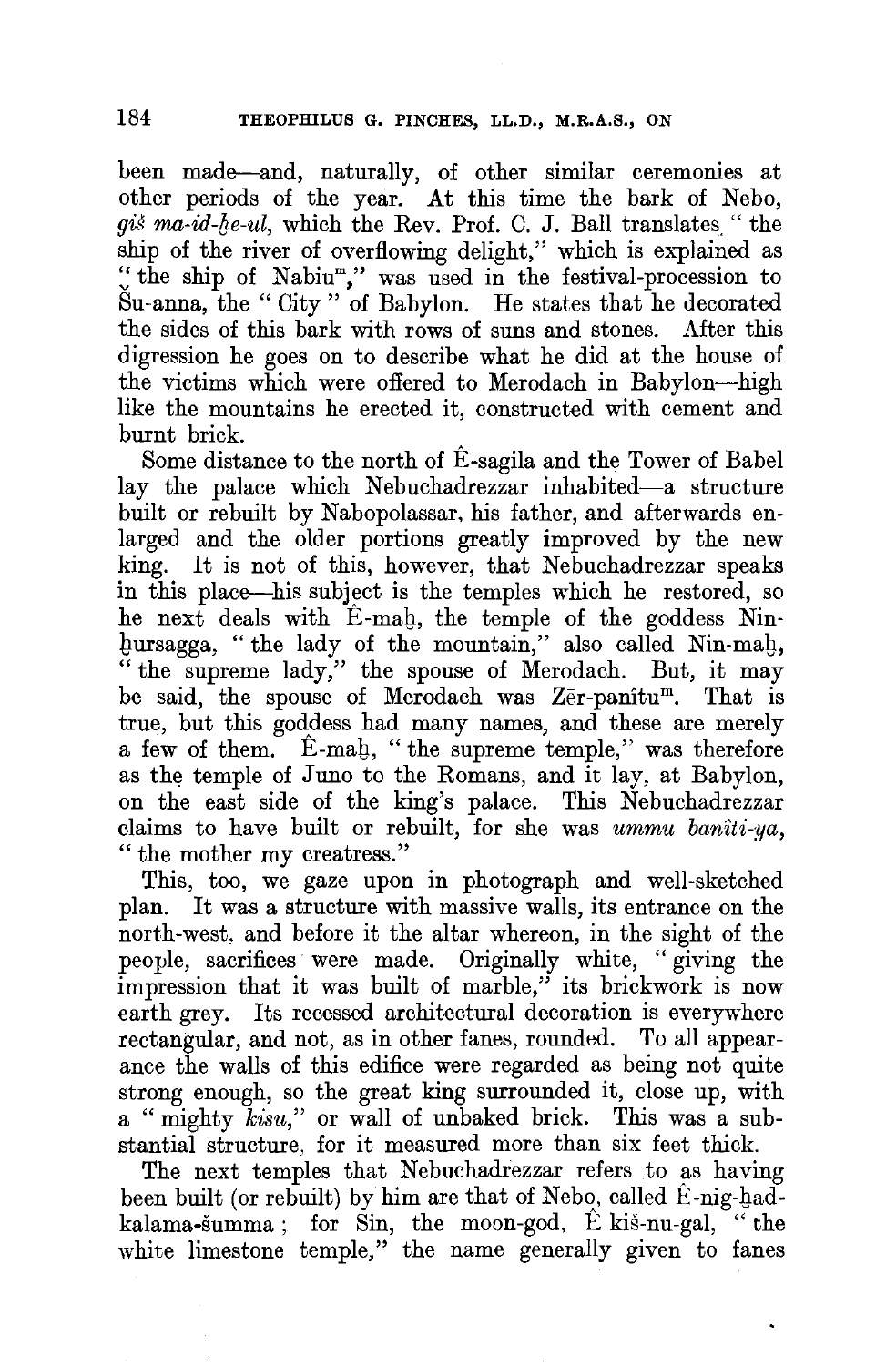dedicated to this god. But the Babylonians had " brick for stone," and "bitumen (or asphalt) for mortar," and we may therefore be sure that the temple was whitewashed, like that dedicated to Nin-mah, with the symbolical colour which the deity loved.

Next in Nebuchadrezzar's list comes the temple of the sun, called E-dikud-kalama, "the house of the judge of the land," which he raised on high with asphalt and brick. This is followed by the temple of Hadad-Rimmon (Addu or Rammanu), called E-namge, "the temple of abundance." The above, from their shortness, read like mere passing references, for the sake of completeness, and this is also the case with the holy places whose names follow-E-sa-bad the temple of Gula, goddess of healing-" she who spareth my life," and for the goddess called "the Lady of the Temple of Heaven" or "of Anu" (possibly Istar of Erech). Several of the fanes of Borsippa are likewise referred to.

Another text gives the temples at Babylon which Nebuchadrezzar restored as being (besides E-sagila and the " Tower of Babylon") (1) the great House, the house of the lady of the mountain  $(Nin-hursaq)$ ; (2) the house of the Giver of the Sceptre of the World  $(E-gis-nig-had-kalama-5umma)$ ; (3) the house of Nebo of excavations (?) (ša harê); (4) the Temple of Hadad or Rimmon (Addu or Rammanu), and (5) the Temple of Judgment, which was dedicated to Samas. He also refers to E-kidurgarza, which Prof. C. J. Ball translates "the House of the Judgment-seat"; and the House of the Lady of Ê-anna, which is in the district of the fortification within Babylon, both of which he built anew. As these are also referred to in the India House inscription, it seems clear that they were among his first works in the city. But he goes on to speak of other shrines, among them being the temple of Nin-Karrak, "the Lady of (the city called) Karrak," otherwise Isin, who was generally known as the goddess Gula. Her temple had fallen into decay, and had also to be restored. Interesting are the phrases with which he refers to the goddess-she was "my lady who loveth me, who protecteth my life, who keepeth my offspring in health." The temple of the Lady of Hursaga was called E-hursag-ella, "the House of the holy mountain," owing, seemingly, to the sanctity of the goddess.

Concerning the palaces and the fortifications of Babylon, Nebuchadrezzar has naturally much to say, as they were his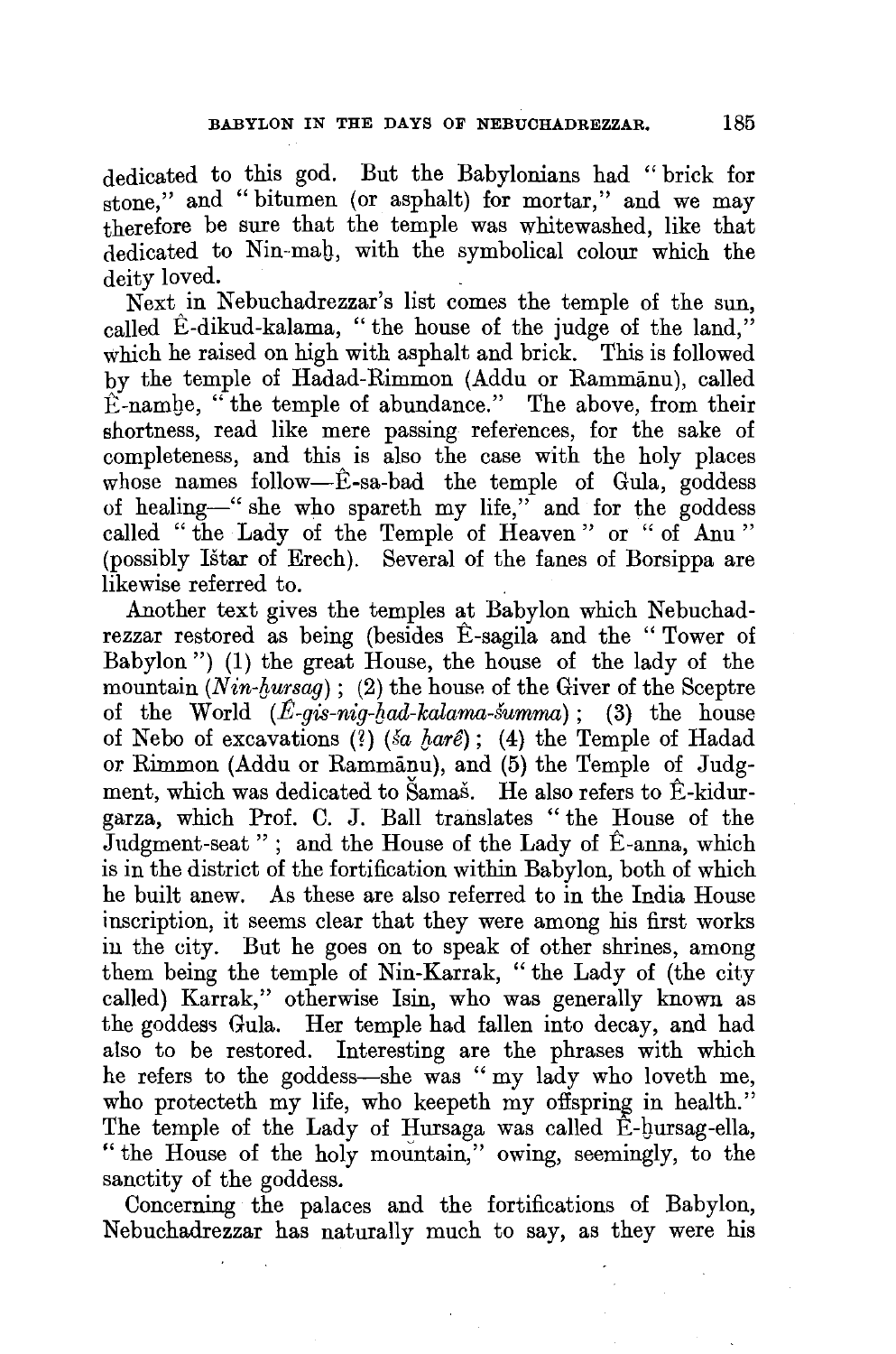special pride, and their successful construction, needful for the defence of his capital and its people, was a matter upon which he believed he could congratulate himself. And with regard to this, it is noteworthy that we seem to have something of the real Nebuchadrezzar-the intelligent reflective man freed from the burden of State affairs and the business which claimed his attention every day. In this portion, as an introduction to the section of which he was about to treat, he speaks of Nabopolassar, his father, and the many kings preceding him, whom God (or the god) had summoned by name to the sovereignty. These rulers had built themselves palaces in the places upon which they had decided, and there they had founded their seats—there they had heaped up goods (or wealth) and piled up their substance. At Zagmuku, the festival of the lord of the gods, Merodach, he says, they entered within Su-anna, the inner city with the high defences, to take (as we learn from other records, both Babylonian and Assyrian) the hand of Bel. In other words, they neglected the city except when it was needful to visit it and take part in this important religious ceremony, when Merodach's triumph over Tiawath, the Dragon, was celebrated, and glory given to the god for his great and sacrificing victory, as well as for the creation of mankind. But in the case of Nebuchadrezzar, from the time when Merodach created him for sovereignty, and Nebo, his veritable son, committed (to him) his subjects, like dear life he loved to build their cities, so, besides Babylon and Borsippa, Nebuchadrezzar did not beautify a city of the land. In Babylon, therefore, the cynosure of his eyes, the city which he loved, there was situated the palace, the house which was the admiration of men, the bond of the land, the brilliant mansion, the abode of his royalty in the territory of Babylon. This was the palace which, within Babylon, extended from Imgur-Bel, the great wall surrounding Su-anna, as far as Libil-bengala, the eastern brook (" the waterchannel of the sun rising"), and from the bank of the Euphrates to Aya-ibûr-šabû. This palace the father his begetter, Nabopolassar, had built with brick and dwelt therein, but owing to the flooding of the place by water, its foundation had become weak, and by the filling-up of the causeway of Babylon, its gates had become too low. Nebuchadrezzar therefore demolished its wall of brick, and laid bare its substructure ; and then, having reached the lowest depth of its waters, he there firmly relaid its foundation, and with asphalt and burnt brick built it up like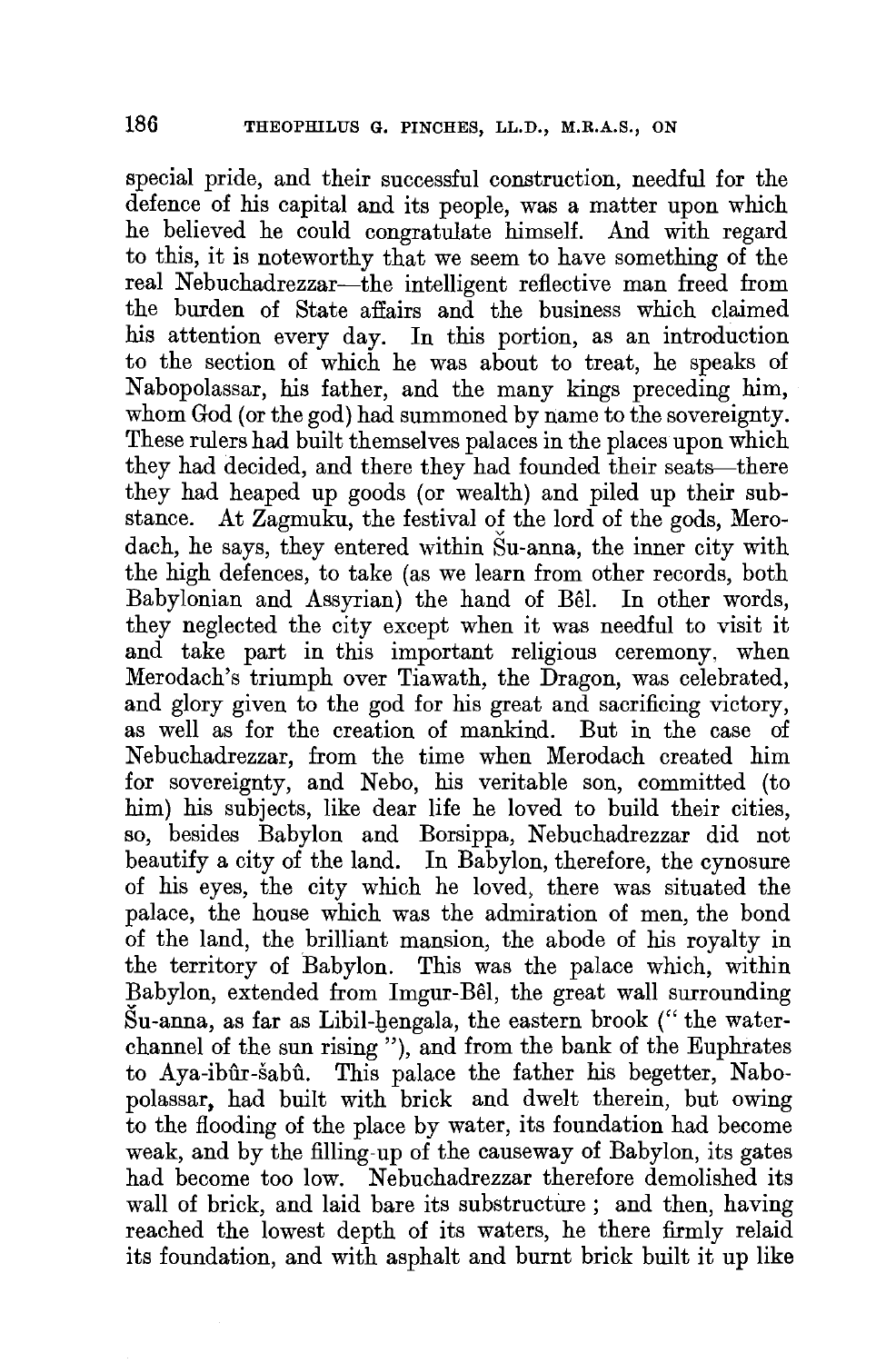the cliffs. Then comes his description of the completion of the building, which was roofed with cedar, and provided with doors of cedar plated with bronze, probably after the manner of the gates of Balawat (Imgur-Bel, as it was called) in Assyria, which have such interesting representations of the campaigns of Shalmaneser II. Within this new building Nebuchadrezzar gathered gold, silver, precious stones., and everything regarded as precious and grand-property and wealth which were tokens of magnificence-the honour, the glory, the treasure of royalty. In no other city did he the same as in Babylon.

Had he, by chance, among all these treasures the golden vessels taken from the Temple of Jerusalem ?

But the king has more to say, and his details become a trifle wearisome, until he reaches the part where he states that he added another building to that erected by his father. And here he explains the reason of this addition-it was that no shaft of battle *(qan tahazi)* might reach the wall of Tin-dir, "the Seat of Life," as the city was called in Sumerian, that he built it. Great and mountainlike *(sadanis')* were the walls which he made. There were two of them, and between them he states that he built a structure and on the top thereof a great house *(kummu raba)* as the seat of his royalty, joining it with his father's palace -its foundation was laid in the bosom of the earth, and its top reared cliff-like *(hursanis)*. It was a great and solid structure, but great as it was, this erection took only fifteen days to erect, as Herodotus also states. It is doubtful whether a builder of our present age could equal such an energetic piece of work as that.

But it is time to leave this imperfect outline of the great king's building operations, and I will end by quoting Nebuchadrezzar's concluding prayer:-

" Merodach, all-knowing lord of the gods, glorious prince, thou hast created me. and conferred upon me the sovereignty of multitudes of men. Like dear life, I love the exaltation of thy cities. Besides thy city Babylon, I have not beautified a city of the land among all the settlements (of men). Just as I love the fear of thy divinity, I constantly seek unto thy lordship. Accept the lifting-up of my hands, hear my prayers. I am verily the king who maintaineth, who gladdeneth thy heart-verily (am I also) the active citywarden, who maintaineth all thy strongholds. By thy command, most merciful Merodach, may the house I have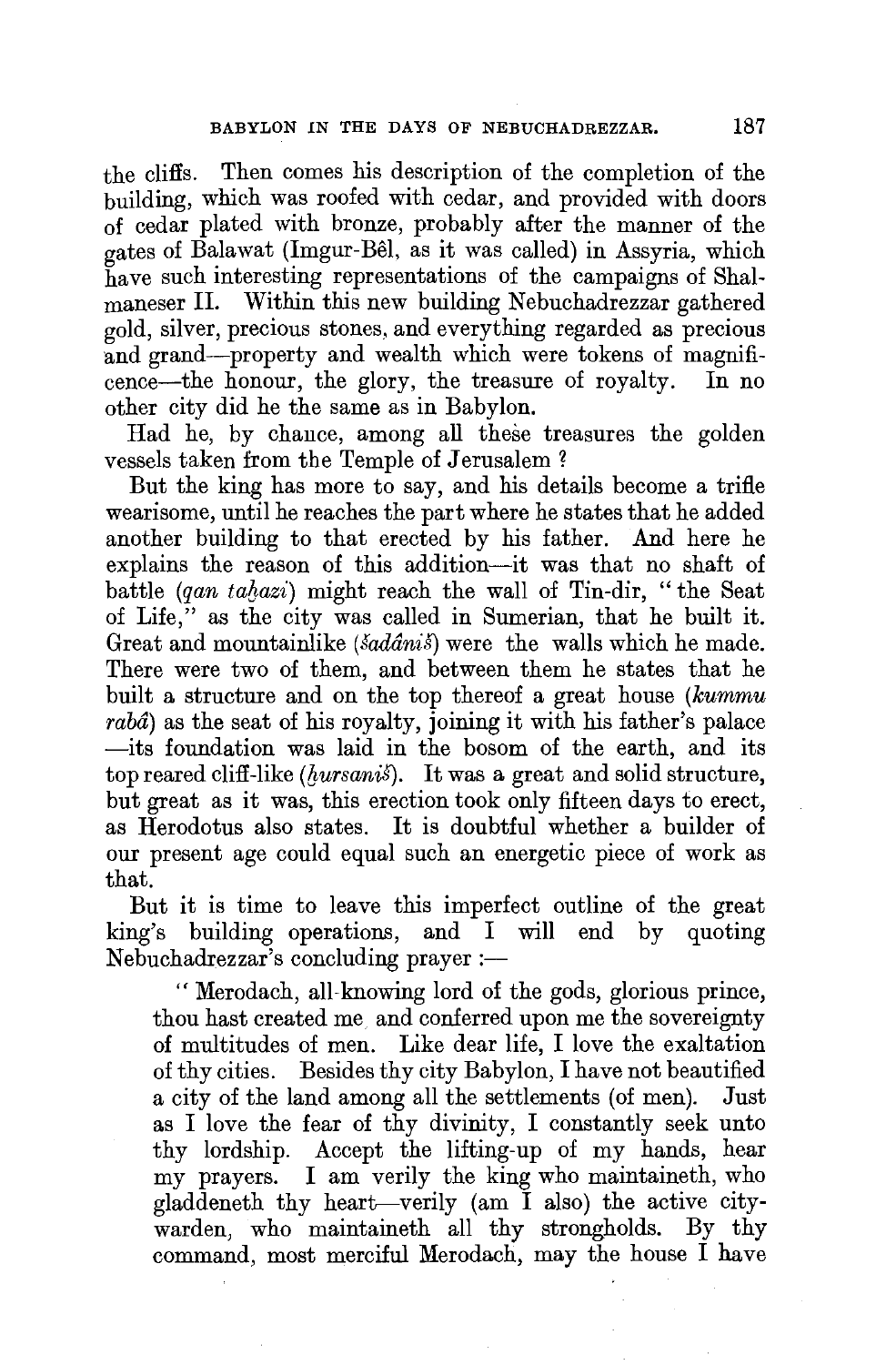built endure unto eternity. Let me be satisfied with its splendour, let me attain old age therein. Let me be satisfied with children. Let me receive in the midst of it the abundant<br>tribute of the kings of the regions of all mankind. From tribute of the kings of the regions of all mankind. the horizon to the zenith, like the rising sun, may no enemy exist-may I not have a foeman. May my posterity within it for ever rule the (people; dark of head."

From the wording of this, the concluding column of the India House inscription, it would seem certain that Nebuchadrezzar was at the time the text was written still a youngish man, and one who had not yet had time to realize the vanity of human existence. It is noteworthy, however, that the deity whom he worshipped by preference was Merodach, who, as we know from other sources, was likened unto Yahwah. It would therefore not be surprising if he looked, in the end, with favour on the national God of the Israelites. Whether he became a convert to their faith or not, we do not know, but the adoption of Mordecai, " the Merodachite," " the worshipper " or "follower of Merodach," suggests an identification, with the Hebrews, of those two divine personages, Yahwah or Jehovah and Merodach, though the Israelites must have ignored the fact that the latter stood for *Amar-uduk*, and meant "the steer of day," a description of the sun when on his upward course to that power and might which our great luminary exercises when high in the heavens.

#### NEBUCHADREZZAR's GIFTS.

In all his building inscriptions, and probably also others, Nebuchadrezzar refers to himself as "the nourisher of E-sagila and Ê-zida" (*zanin Ê-sagila û Ê-zida*), and it would appear that he was extremely generous in this respect, though whether the other temples of Babylon and the country in general benefited by his largess to the same extent is doubtful. In the case of E-sagila, however, he states that he increased Merodach's rich allowances, and his splendid offerings, over their former amount. "On the 1st day an unblemished bull, a fatling, a full-grown ox, a satisfaction of offerings of delights, the portion of the gods of E-sagila and the gods of Babylon. Fish, fowl, sprouting garlic, the glory of the water-centres, honey, curd, milk, the choicest of oil, wines, syrup, mountain-beer bright wine, wine of Izalla Tu'immu, Simminu, Helbon, of Aranabanu,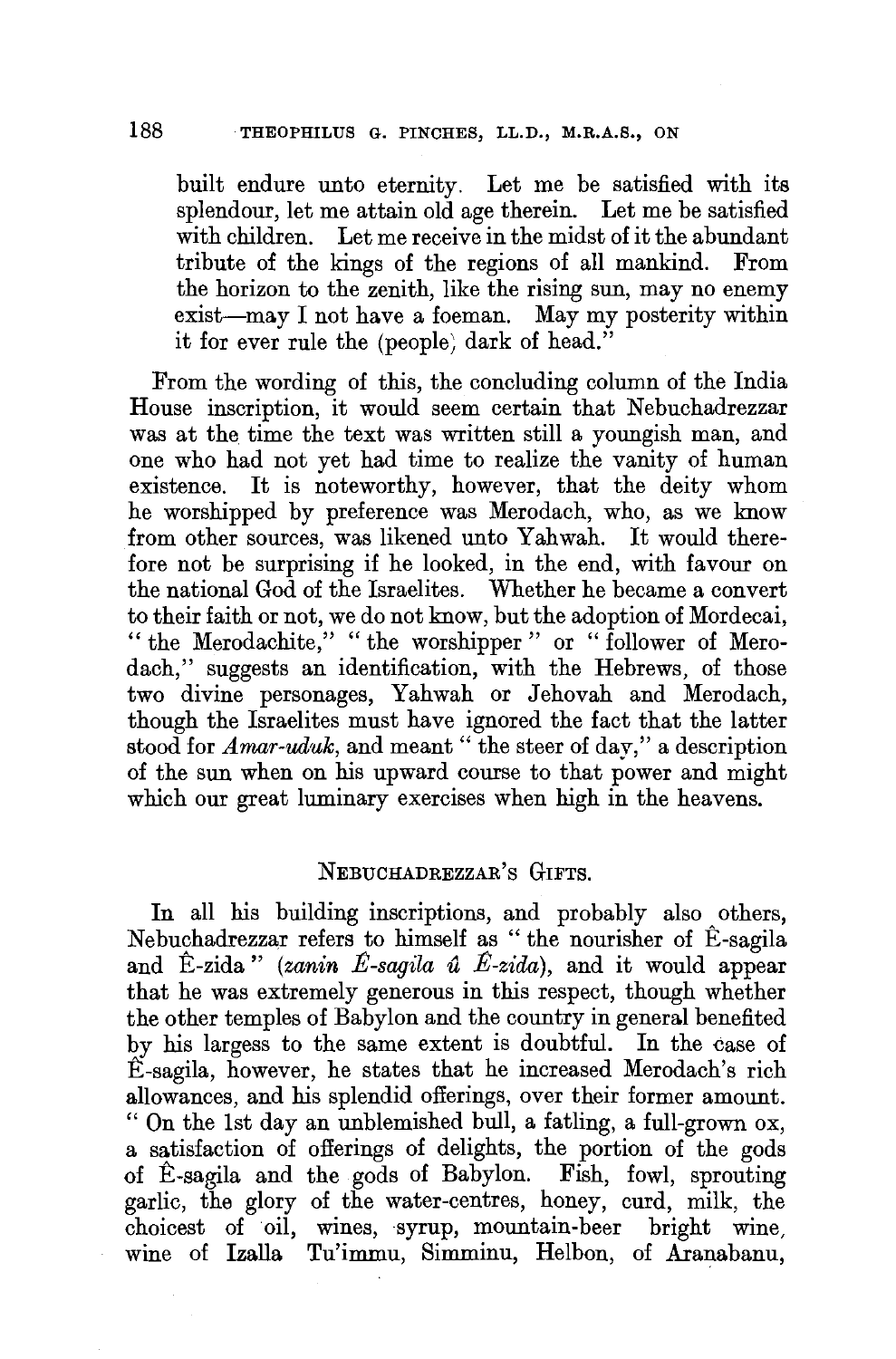Suha (the land of the Shuhites), Bit-kubati, and Bitati, like the untold waters of a river, I then made to abound on the votive-table of Merodach and Zer-panitum, my lords. As for the chamber, the seat of his lordship, with shining gold its panels did I make. I overlaid the Hili-su gate with gold, and the house for  $Zeir$ -panitum, my lady, richly did I decorate. E-zida, the seat of Lugal, the king of the gods of heaven and earth *(lugal-dimmer-ana-ki)*, the chamber of Nabium (Nebo), which is within E-sagila, its threshold, its bolt, and its bar, I caused to be overlaid with gold-I caused the house to shine like the day. I built E-temen-ana-ki, the Tower of Babylon, with gladness and rejoicing."

Here the king introduces details of the construction of the walls of Babylon.

As far as one can see, Nebuchadrezzar was liberal in his gifts to the temples of Babylon, and it seems probable that the neighbouring city of Borsippa, the "second Babylon," was equally favoured, for the same inscription records his offerings to E-zida at Borsippa in much the same words as we find in the case of  $\hat{E}$ -sagila. "An unblemished bull, a fatling, a full-grown ox, 16 fat sucklings, the portion of the gods of Borsippa, the choicest of fish, fowl, garlic, herb the glory of the water-centres, syrup, wines, mountain-beer, bright wine, honey, cream, milk, the best of oil, on the table (or dish) of Nabiu"' (Nebo), and Nanaa, my lords, more than formerly I made to abound. For the 8th day the plenteousness of the offerings of Nergal and Laz, the gods of E-meslam and Gudua (Cuthah) I instituted. I set aside the periodical offering of the great gods, and besides the old offering, an offering I added."

Here follows a list of the temples which Nebuchadrezzar rebuilt-E-parra of Sippar for Samas and Aya, E-parra of Larsa for Samas and Aya, E-kis-nu-gal of Ur (of the Chaldees) for Sin, "the brilliant lord, my lord, the beloved of my majesty," E-Ine-Anum of Dailem for the god Uras, E-dur-gina of Baz for Bêl-sarbi, etc.

These latter have nothing to do with Babylon, but they give names which are known to us, and some of which are mentioned, like Ur of the Chaldees, in the Old Testament, and farther on the king's work in Erech is spoken of. It is not by any means improbable that business documents may be found in one or more of these cities referring to the supplies in question. In this connection it is noteworthy that one of the items referred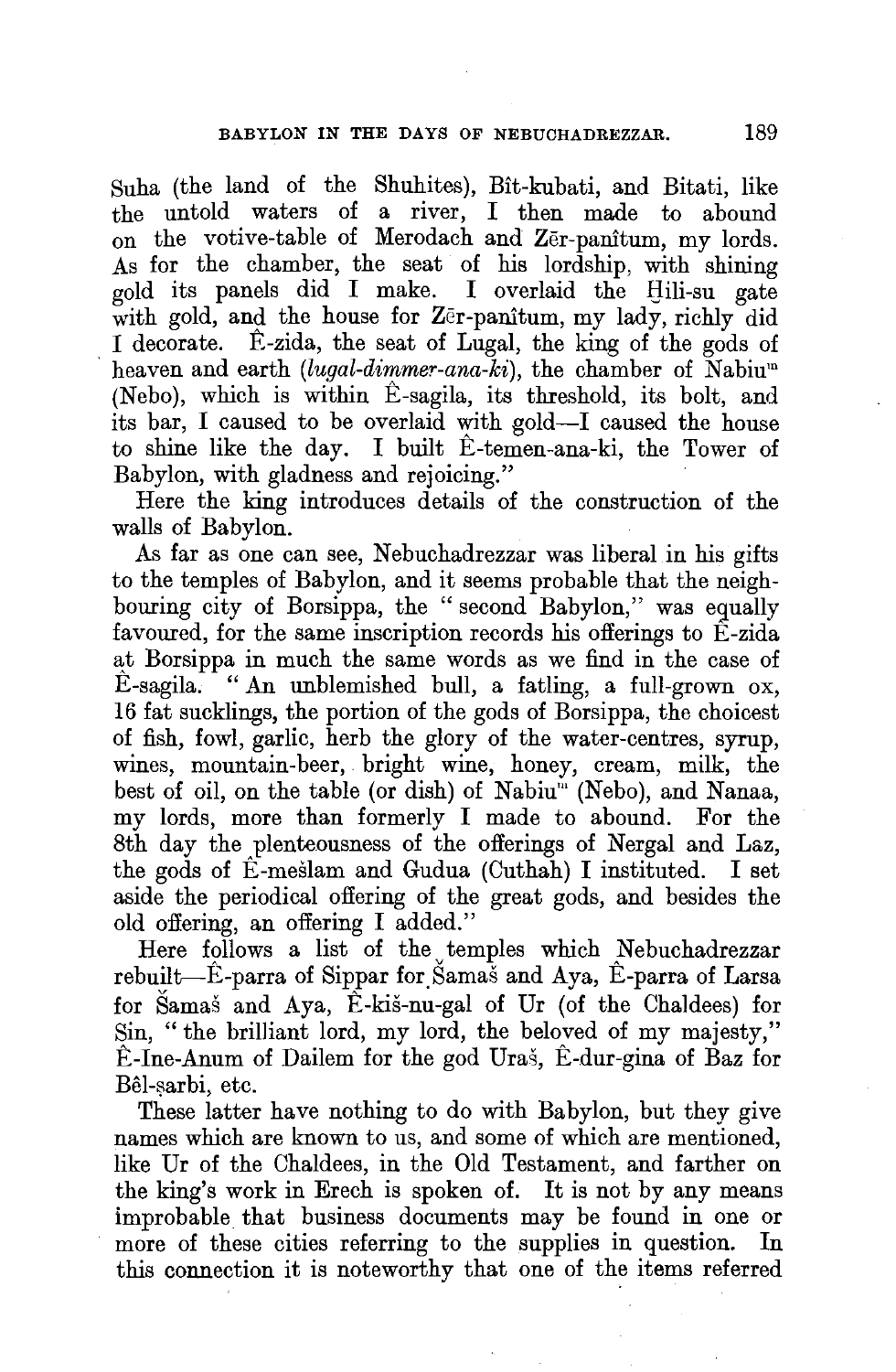to is garlic, and tablets recording dealings in large supplies of this vegetable have actually come to light. These texts, which belong to the collections acquired by G. Smith for the British Museum in 1876, read as follows :-

" 5500 ropes of garlic (giddil šumi), provision of the king, for Gimillu, son of Samas-zer-ibni, descendant of Sinsadu-nu, head of the king's provision-house, from Nabumusetiq-urri, son of Tabnea. He shall give the ropes (of garlic) in Tammuz, in Babylon."

Here come the names of two witnesses and the scribe. The date is—

" Bît-Tâbi-bêl, Sivan, day 25th, 42nd year of Nebuchadrezzar, king of Babylon."

Bit-Tabi-bel was either a small city near, or a suburb of Babylon.

Another reads as follows  $:=$ 

" 2500 ropes of [garlic], of the provision of the king, [for Gimillu], etc., from Nergal-ušallim, son of Zerûtu, descendant of Dabibu."

Here follow the names of two witnesses and the scribe-

" Subat-Meme (or Subat-Gula), month Ab, day 20th less 1, 42nd year of Nebuchadrezzar, king of Babylon."

Meme is one of the names of Gula, goddess of healing, and the place must have been so called because of a temple there dedicated to her. It is not impossible that, though an ancient foundation, it had become incorporated into the great capital.

A still larger consignment of garlic-no less than 75,000 ropes-is recorded on another tablet, but the text has no reference to the king. This is dated at Sagrinu, which was possibly another suburb of Babylon. The Babylonians in general were seemingly great lovers of garlic, and the renowned Nebuchadrezzar evidently looked upon it with much favour. The large quantity which he dedicated to the gods was in all probability consumed by the priests of the temples of Merodach and Nebo, as well as by other religious orders in Babylonia.

Herodotus speaks of the fruitfulness of Babylonia, as does also Berosus. The latter describes the chief products of the land as being "wheat, barley, ocrus, sesame, and the root called Gongae," the last-named coming from the lakes, and equal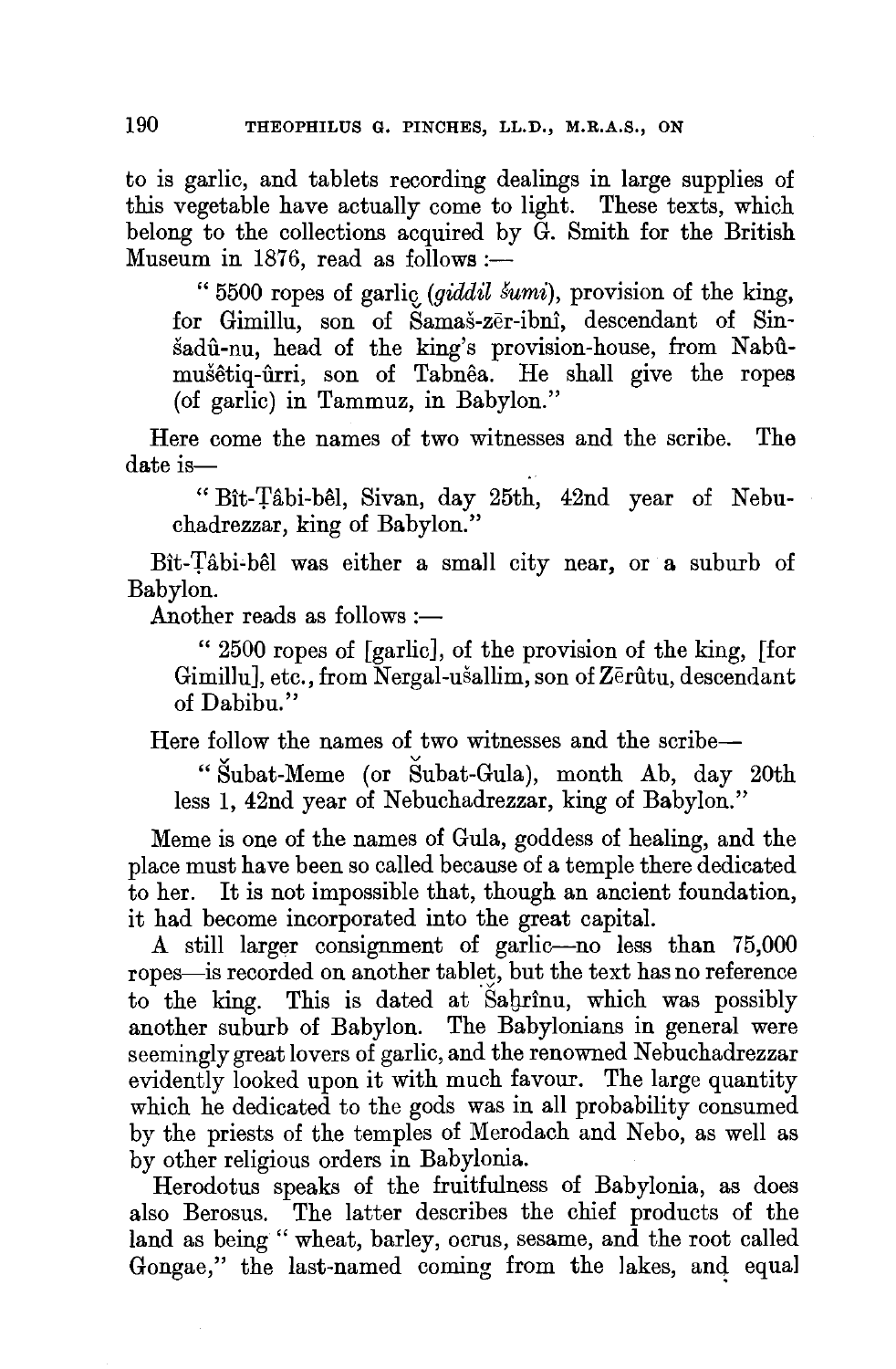to barley as nourishment. This is naturally a very meagre description, for the inscriptions give a much larger list of the products of the land. We are not, therefore, surprised to read, in a contract dated in the 1st year of Neriglissar, of 21.200 ropes of *sumu* or garlic due from Marduk-sum-ibni. Most of the other tablets refer to wheat, dates (of which large quantities are still produced), barley, and a material called *kasia.* The contracts also refer, from time to time, to other products of the land, as well as to manufactured things. The most interesting texts, however, are those which bear upon the manners and customs-and, incidentally, upon the way of life, the laws, and the religion-of the people. A few of these points will come forward in the section which follows.

#### THE CITIZENS OF BABYLON, AND SOME PRIVATE REFERENCES TO THE KING.

Were all the periods of Babylonian history treated of, a volume might be written-and probably more than one-upon their manners, customs, religion, worship, and ways in general; and when I say this, I mean that the details might be taken from the contract-tablets and private documents alone. As is well known, these are exceedingly numerous, and amount to several thousands. In the present case, I have read through about 450 documents, which, though mostly short, represent a considerable amount of material.

Though far from being equal in quantity to the private documents of the shorter reign of Nabonidus, the third king in succession from Nebuchadrezzar, the reign of the latter was nevertheless a period of fairly satisfactory prosperity. In all probability Nebuchadrezzar's warlike expeditions took from the land a certain number of its male population, and this, as we know, would limit production, restrict commerce, and keep prices high. His warlike expeditions, however, must have prepared the way for the great volume of commerce during his successors' reigns-a prosperity which was hardly checked by the capture of Babylon by Cyrus, that wonderfully acute administrator, who took over the rule of Babylonia in 538 B.c.

In all probability there are but few who have not at least some knowledge of the nature of the documents which go to form the group known as "contract-tablets." They are oblong, not unlike a cake of toilet soap after it has been used a few days.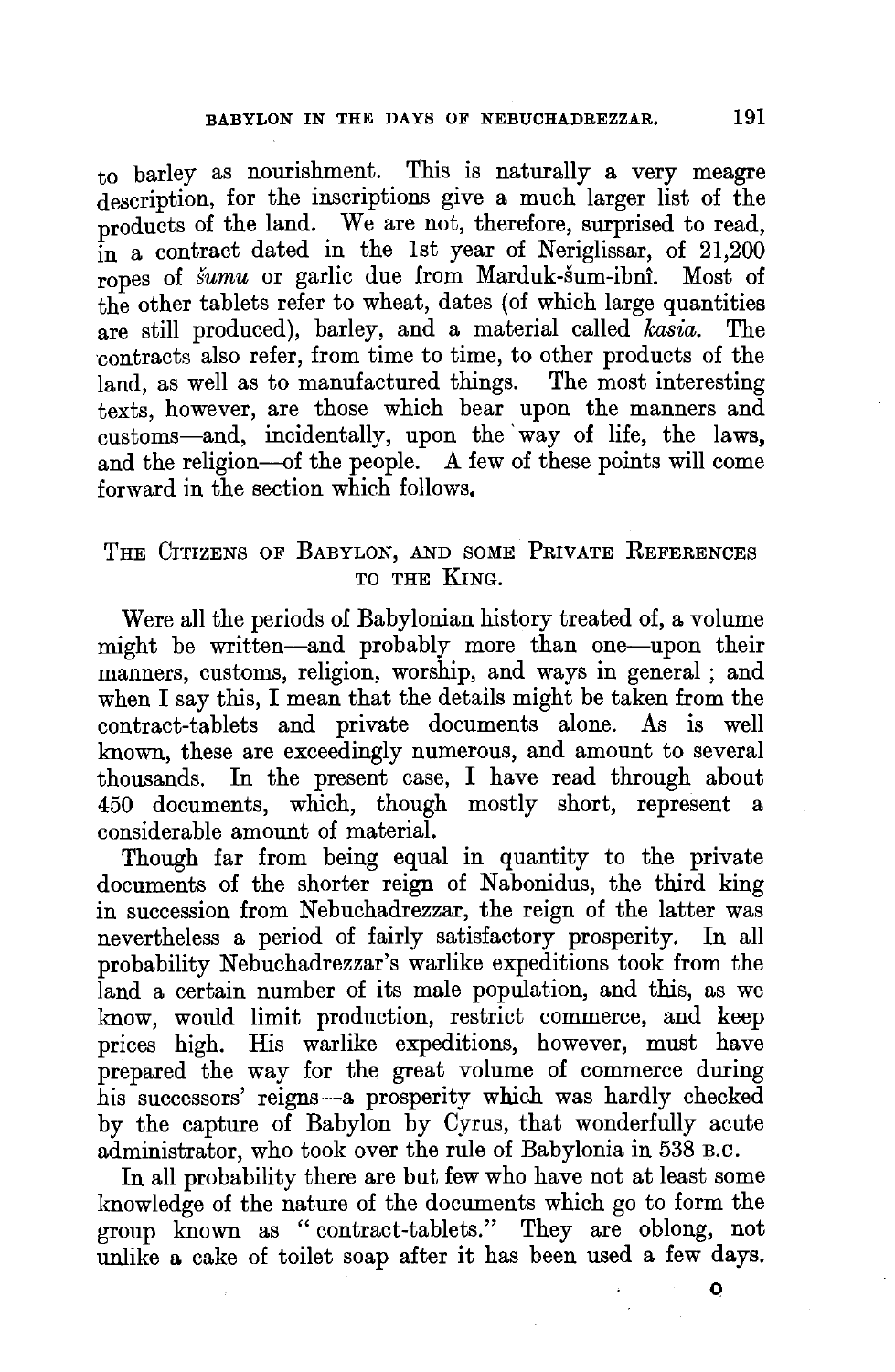As a rule, the obverse and part of the reverse is inscribed with the contract properly so called, whilst the remainder of the surface is occupied by the names of the witnesses, that of the scribe, and the date. In every case, or almost every case, the persons are distinguished by giving the names of their fathers and the ancestor from whom they traced their descent. Chief among these families, in the matter of numbers, was the house of Egibi, once described as Egibi  $\&$  Sons, and with the suggested addition of "Bankers." In connection with this it may be stated that the late Jules Oppert, with his usual caustic humour, used to say, that it was because Mr. Bosanquet, G. Smith's patron, was a banker-" if it had been Fox Talbot who had occupied this position with regard to that pioneer Assyriologist, they would have been photographers."

But there were a great many other families prominent at Babylon in Nebuchadrezzar's time, the chief of them being  $\hat{E}$ -sagilaya (" the  $\hat{E}$ -sagilite "---that is, the (well-known) official of the great temple of Belus so called); Babutu, Sin-imitti; Isinnaya, "he of (the city) Isin" ; Sag-didi (Sumerian), "the handsome," or the like; Arad-Nergal, "the servant of Nergal"; Assur " the Assyrian " (apparently), and many others. But the most interesting from an historical point of view is Bel-sum-iskun, the ancestor of Neriglissar, to whom reference will be made in the course of this sketch.

In addition to the names, many of the Babylonians were distinguished by ancestors bearing the names of professions and trades, such as  $r e^{i} i$  sisi, "the horse-keeper"; *pallatu*, "the notter": *nannahu*, "the smith": *namaāru*, "the " the potter";  $napp\bar{a}l_iu$ , " the smith";  $namp\bar{a}ru$ , carpenter"; malahu, " the sailor" or " pilot"; *isparu*, " the weaver"; *lamad adanni-su*, " the learner of its season"possibly "monthly prognosticator," or the *like-gallabu,* "the tonsure-cutter," etc. Official personages are likewise named as ancestors, examples being *naš patri*, "the knife-bearer"; *massar abulli,* " the watchman of the gate "; *tupsar bel pihati*, "the provincial governor's secretary," etc. In addition to these, the priests of various gods also appear as ancestorspriests (šange) of Ea, the god of the sea; Sin, the moon; Nergal; Gula, the goddess of healing; *belit Babili,* "the Lady of Babylon," probably Merodach's spouse; *En-urta,* the god of war, etc. Their names naturally suggest family positions in Babylonian society of varying degree, and it is probable that family pride was by no means absent from the various grades, just as with us.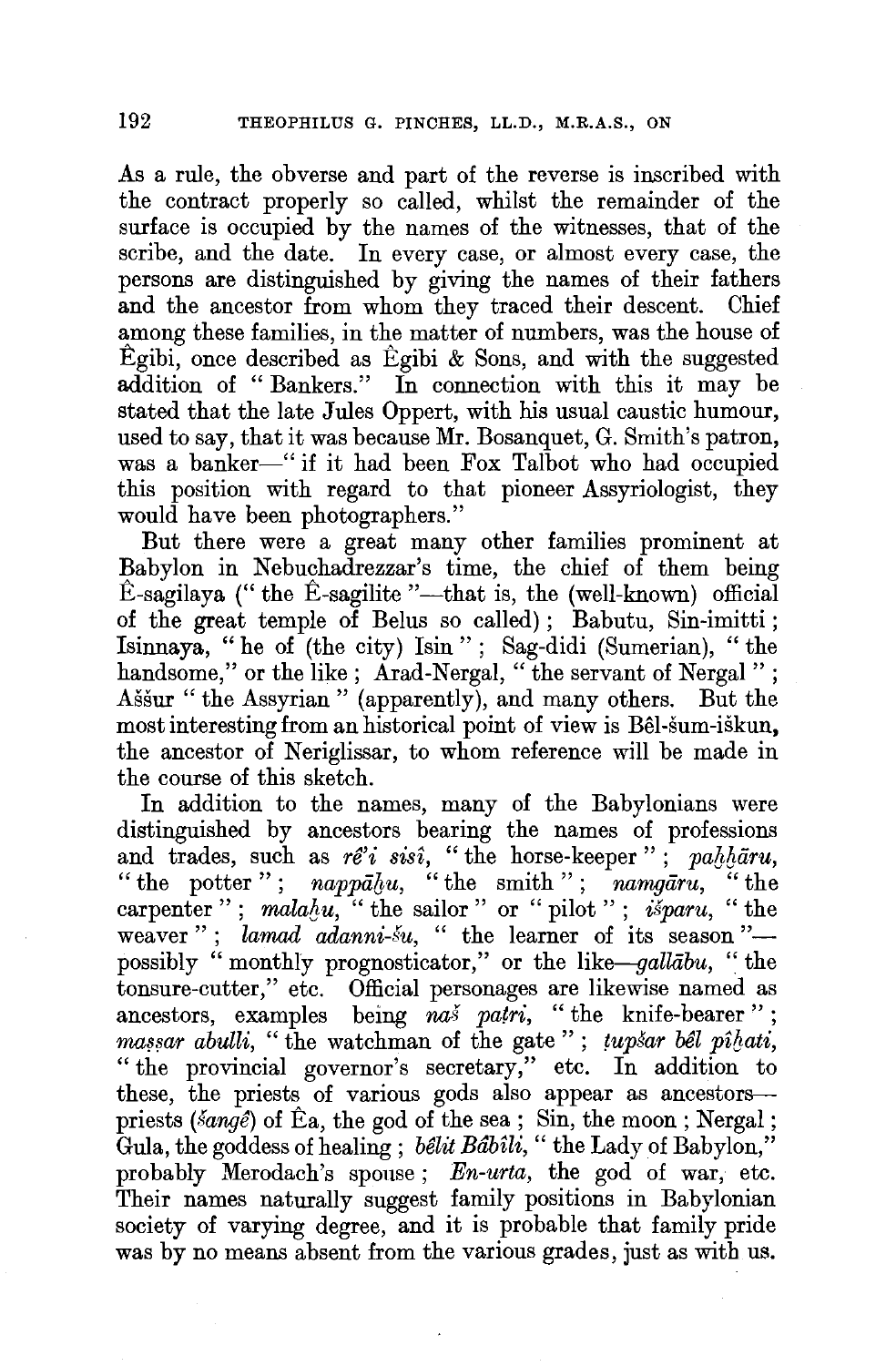Very few could, like Neriglissar (see p. 17), boast of aristocratic descent, but there were certain citizens who are stated to have been descendants of Aku-ba-tila, who was also, in all probability, the ancient king whose name occurs in the bilingual list of kings, and is explained as meaning *Sin-taki<sup>ka</sup>-liblut*, "Sin, thou hast presented (him), let him survive" *(W. Asia Inscriptions,* Vol. **V,**  Pl. 44, 1. 53).

Babylon is now, as foretold by the Prophet Jeremiah, a ruin and a desolation, but it was once the scene of all the activity of a great commercial centre. Along its probably narrow streets passed, every day, a multitude of its citizens, engaged in buying and selling and getting gain. On one of the earliest tablets in Strassmaier's *lnschriften von Nabuchodonosor* (probably later, however, than the date at which he fixed it, for reasons to be stated later on) we have **a** record of the sale of some slaves, returnable, in certain events, in which Pani-Nabû-lûmur and Iddia, servants of Neriglissar, are mentioned as witnesses. This inscription is dated at Opis, where, in all probability, Neriglissar had **a** residence. It belongs, however, to the great collection regarded as having come from Babylon.

As in all the great capitals-the modern Babylons, so to say -the residents of foreign birth or origin were numerous. At Babylon, it is noteworthy that they had long memories in the matter of ancestry, and some traced, seemingly, their origin back to the time of the first dynasty of Babylon, when not a few settlers in Babylonia bear the descriptive title of Amorites *(Amurrū* or *Awurrū*). These, naturally, worshipped their national god (later their family god), *Amurru,* "the Amorite (deity)." In illustration of this, it is to be noted that, in the 5th year of Nebuchadrezzar, Babylon saw the offer of security for money owing by Amurrū-sama', who may have been a descendant of those ancient Amorites of 2000 B.c., or a more recent immigrant from Palestine, though the former seems to be the more probable theory, as we have no record that " the Amorite was in the land " of Palestine for many centuries previous to the 5th year of Nebuchadrezzar, when Jehoiakim was king of Judea. The security for the money was the house of Amurru-sama' at Pabirtu, "the city of the Assemblage" or "Gathering "-possibly a suburb of Babylon. For this name, compare the French "Villa de da Reunion," an assemblage of houses in rustic surroundings in the direction of Passy. The " Foregathering " at Babylon, however, was an assemblage of

o2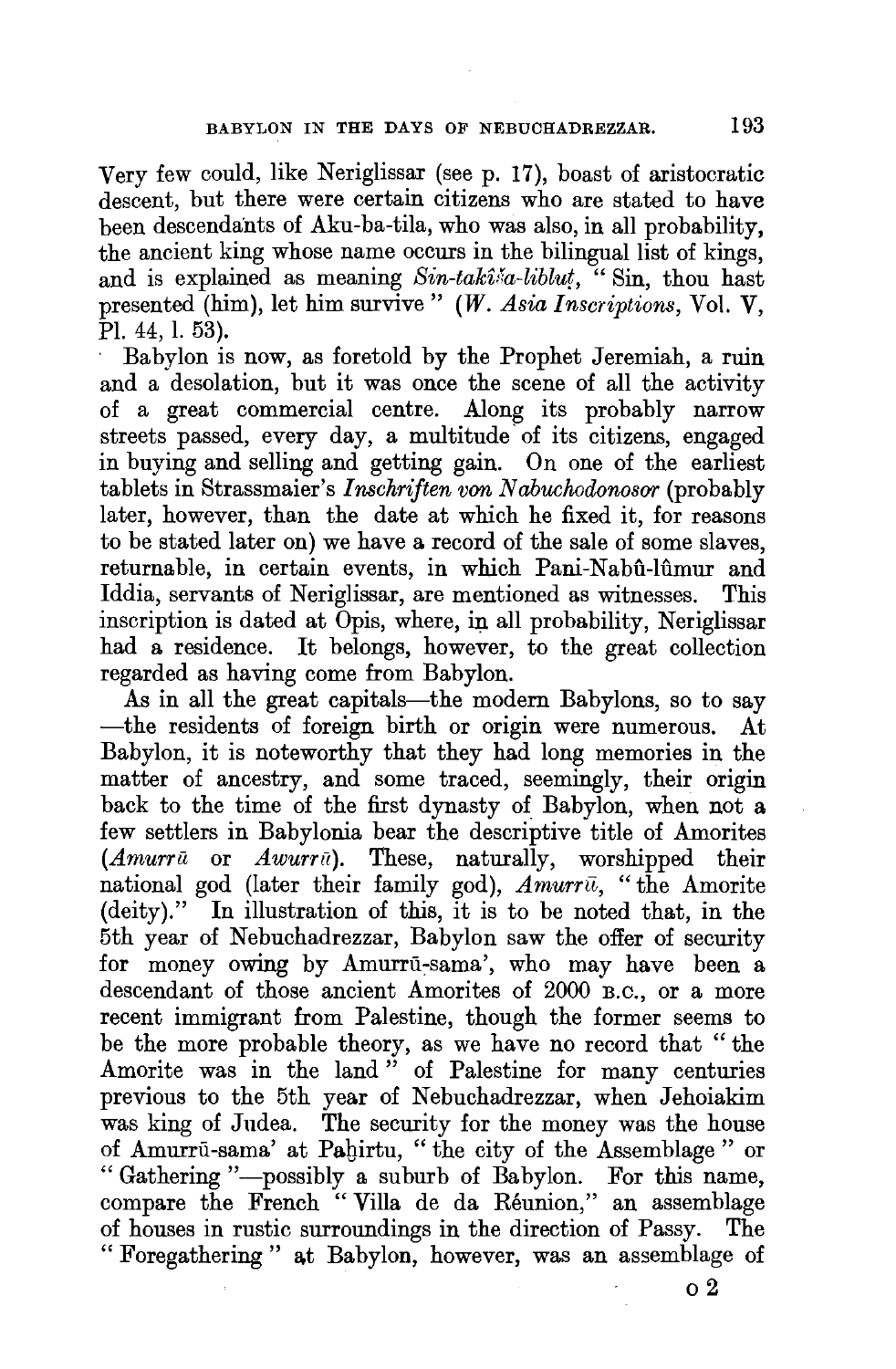commercial men, and of some extent. Other suburbs were named after personages, perhaps those who first built houses there.

Of special interest are the duplicate tablets mentioning a certain Nabonidus as "king of the city." This records the sale of a slave named Marduka (or Mardukaya, Mordecai), by Adi-ili and Hulîti, his wife (the divine Hulîtu!), for a price, to a man named Sulaya. Idi' -ilu and Akkadu, his son, took all responsibility for the possible non-fulfilment of the contract.

But who, it may be asked, was this Marduka or Mordecai? Generally the person sold is a slave, purchased for money, and therefore capable of being parted with for the same consideration. In this case, however, the person sold was not the slave of the sellers, but their son. Let us hope that Marduka was not a real son, but an adopted one, otherwise "the divine Hulitu" certainly had many moments of grief.

Another tablet of historical interest refers to Neriglissar, and deserves mention here. In this text Akkiya son of Sumaya responds for Nabû-usur son of Nabû-şabit-qâtē, (servant of) Neriglissar son of Bel-sum-iskun. "If he goes to another place, he shall pay six *mane* of silver." The list of witnesses is exceedingly illegible, but one of them seems to have been Iddia, who is mentioned in the tablet referring to Neriglissar already described. The present text is dated in Nebuchadrezzar's 9th year (month and day lost).

As we know from his cylinder inscription published in the first volume of the *W. Asia Inscriptions,* Vol. I, Pl. 67, Neriglissar's parentage was as here stated—he was of the family of Bel-sumiskun, an ancestor whose name we may expect to find in earlier documents.

A tablet has already been described in which are names compounded with that of the Amorite god Amurru. Here is another, seemingly a contract transferring a responsibility from Sulaya to Sama'-ilu (? Samuel), the person responded for being Nabû-naser son of Mušêzib. "The Amorite god" occurs in the name of the fourth witness, Amurru-zer-iddina son of Amurrû-ibni, and also in the name of the town or district---"city of the god Amurrū"-where the contract was made. The date is the 1st of Ab in the 10th year of Nebuchadrezzar.

In these inscriptions there is but little bearing upon the topography of the city, about which we should much like to have details. The 90th text in Strassmaier's *Inschriften von N.,*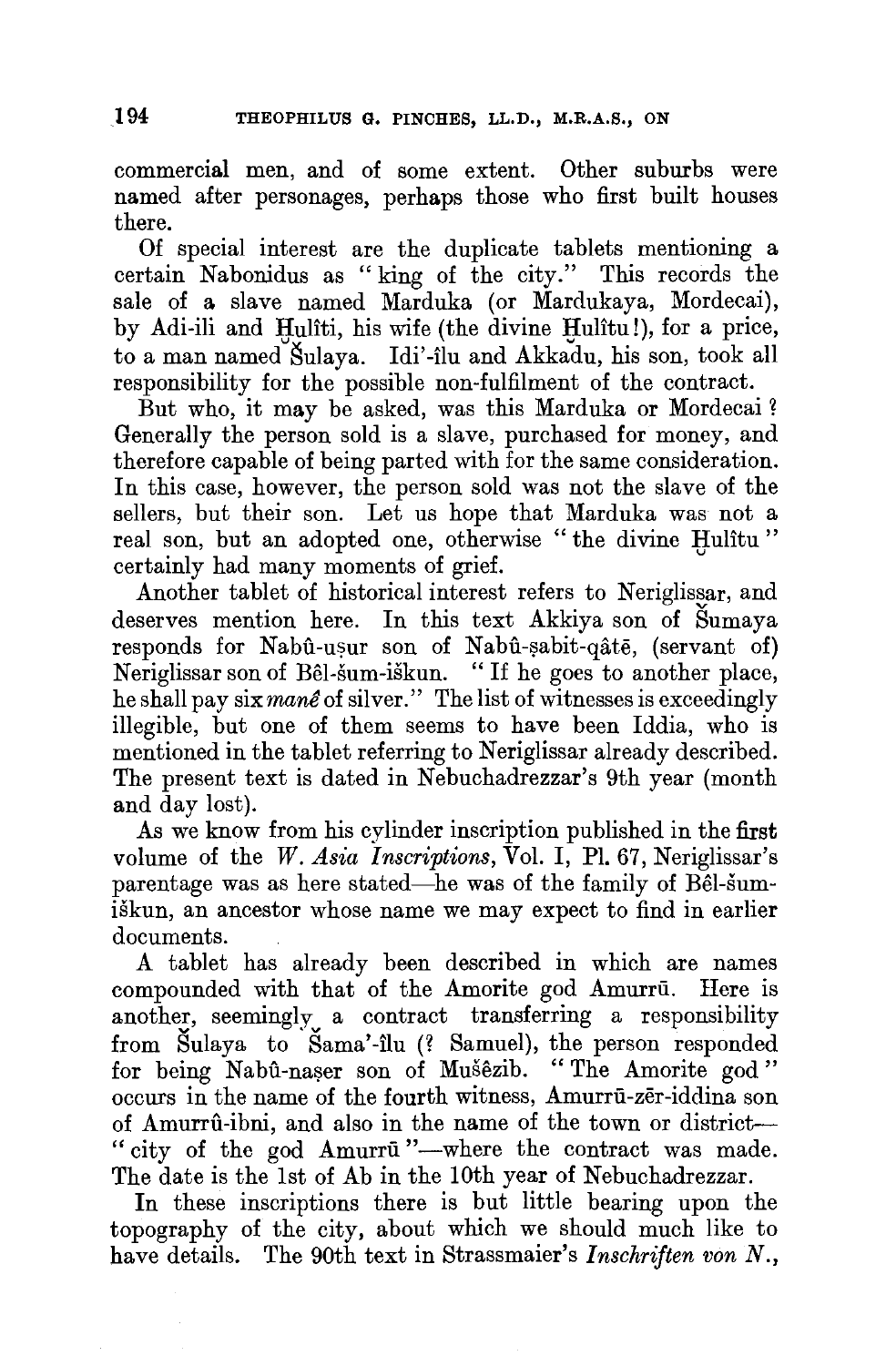however, is an exception to this rule—if we can call an exception<br>a tablet which does not deal with the matter at all. In a tablet which does not deal with the matter at all. Nineveh, as many will recollect, there were extensive cultivated tracts, and Babylon, judging from the inscriptions, had similar advantages of open spaces. These included not only cornfields and tracts .where all kinds of grain were grown, but also datepalm plantations and orchards in general. It is not, therefore, surprising that No. 90 records the existence of a field large enough to take 144 *qa* of grain, which, however, was seemingly not the only thing cultivated there-it was a datepalm-plantation, which had been taken for four years by Nabu-sum-lisir and Nabû-šar-îlāni for cultivation. Everything which grew on that tract was to be theirs during that period, but in the 1st, 2nd, or 3rd year a third, and in the 4th year a fourth was taken, seemingly, by Nabû-šum-lîšir. After that Nabû-šar-îlāni took all that grew there. **Jo** him fell also the duty of digging water-courses, protecting the orchards, replacing the decayed datepalms, and the raising of water for irrigation. The contract has some interesting names of witnesses and date. One of them was the son of a sailor or pilot, a second the son of a Shuhite, and the name of the place where it was drawn up was Suqain, "the two markets," or the like. Date: the 26th day of Elul, llth year of Nebuchadrezzar, king of Babylon.

Suqain was in all probability a suburb of Babylon, and clearly this part, at least, had extensive open spaces. The datepalms of the plantation are specially mentioned, but the wording leads one to suppose that other crops were produced there. Though there may not have been an excess of water, it was not wanting, and had to be distributed among the plantations and fields, probably by means of the shadouf. Here we have a picture of one of the sights of " greater Babylon " when the city teemed with life, for we may be sure that this was not the only oasis which the city contained, when all went well, and there was no "drought upon her waters."

Many were the sales of slaves within the great city at all times -ordinary slaves, high-placed slaves, both male and female *(galla* and *gallat),* and slave-women with their children. One of these unfortunates was Saynaya, who, with her daughter Sa-Nanaabani, 3 years old, was sold for 30 shekels of silver. Date: the 2nd of Tisri in the 13th year of Nebuchadrezzar.

In the case of another slave-sale the sons of the king had apparently something to do, but as the text is defective here,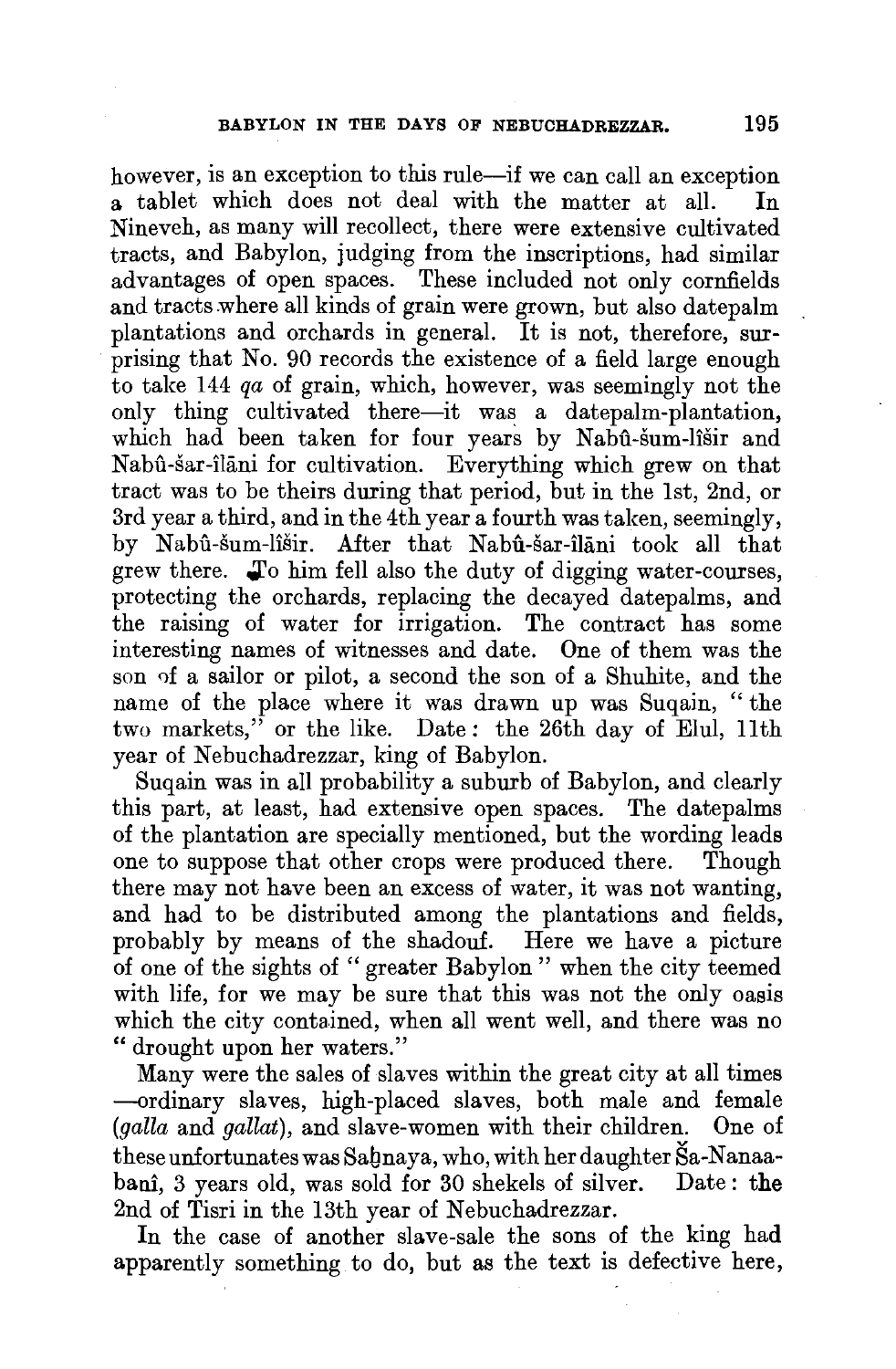that is doubtful. This was again a female slave, but without any child, and the price paid for her was 25 shekels of silver. From the list of witnesses we learn that the deputy-governor of "the land of the sea" *(Tâmti*") was Nabû-šuzziz-anni. This personage is mentioned in other documents. The slave was seemingly handed to him for the real purchaser, "at the sitting of Bau-ilat, daughter of Bibêa, sister-in-law of Nabû-mušêtiqurri, the seller.'' (Babylon, the llth of Elul, 26th year.)

And among the other slave-sales which Babylon saw was that of Ubartum and Nabû-nadin-âhi (probably her son), the unespoused slaves of Kabtaya son of Nabû-na'id descendant of Mandidi, and Guzumma, his mother. The price for the two was 55 shekels of silver. The sellers guarantee against rebellion on the part of the slaves and claims on the part of third parties, and are joined in this by two others, possibly relatives. (11th of Sebat, 29th year.)

Unfortunately all the tablets are not perfect, and now and again we come across even important ones which we should like to have in a more complete state. One of these refers to the responsibility taken for someone-in this case not a slave, but a private person and a freeman. The words needed are probably but  $\delta$ epe, "right of foot"—that is, liability of the person answered for to leave a place in order to avoid some responsibility, such as the payment of a debt. In this case Bel-etir and Manna-ki-ili, sons of Nûrea, seem to answer for Nabû-na'id (Nabonidus), their brother. This responsibility is assumed by them on behalf of Warad-Sin, head-slave of Nergal-šar-ușur (Neriglissar), probably the royal personage already referred to, who ascended the Babylonian throne after Awel-Maruduk (Evil-Merodach), Nebuchadrezzar's successor. This identification is strengthened by the fact that the document is dated at Opis, where, as we have seen, Neriglissar resided. (10th of Marcheswan, 37th year of Nebuchadrezzar.)

But besides these, there were many other scenes to be witnessed in Babylon-the joyful occasion of the wedding-contract and the pledge with regard to the dower, the rare occasions of the freeing of a slave, the open-air courts to which merchants brought their witnesses to prove or disprove some disputed point-all these and many another possibly unrecorded transaction were to be met with. One of these documents concerning the citing of principals who produced their witnesses, translated by me at the beginning of my Assyriological career-and translated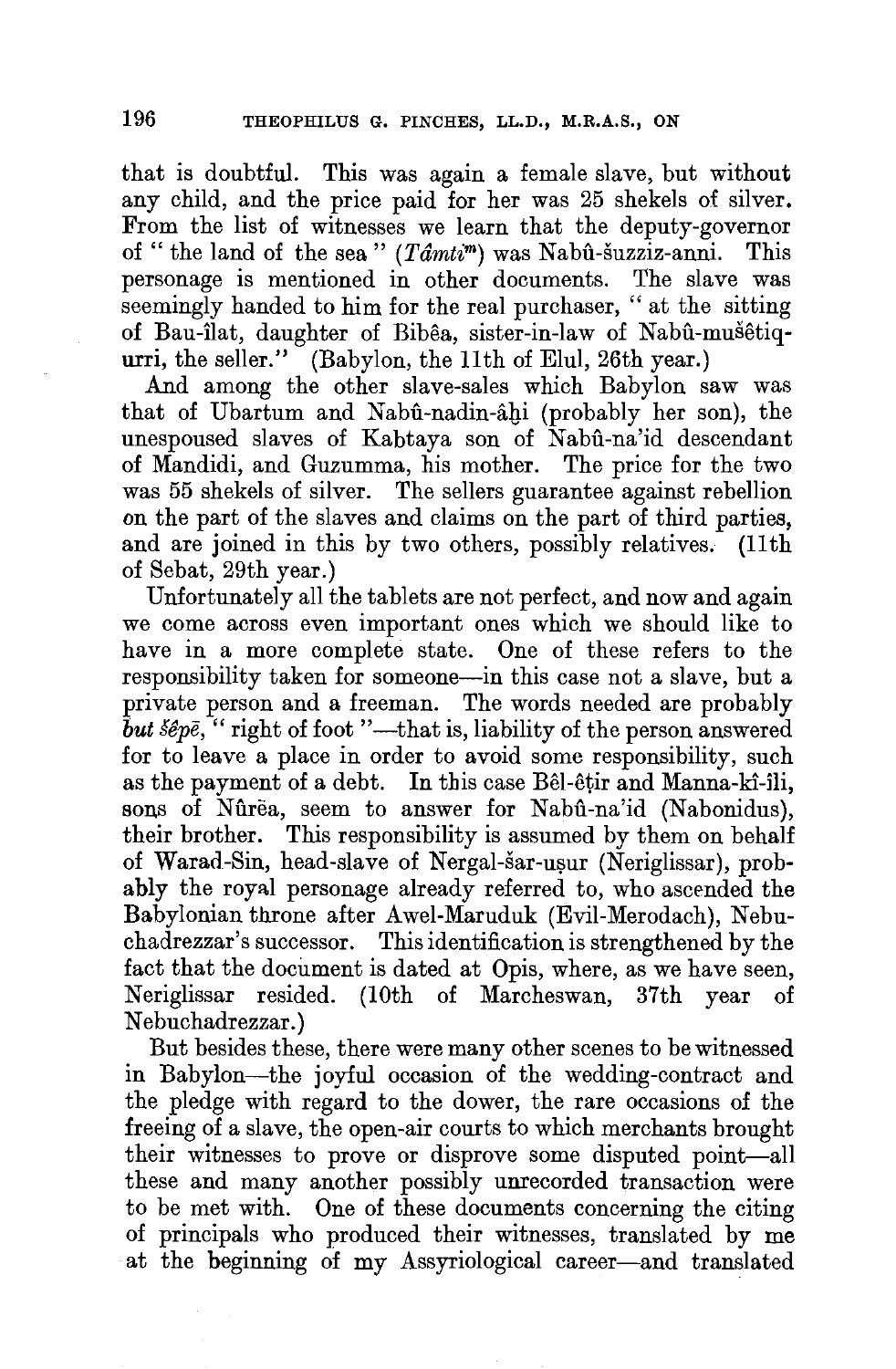very badly, as may be well imagined-I venture to repeat  $here :=$ 

#### **THE DEAD "GALLA."**

On the 5th of Chisleu, Sarru-kinu, son of Ammanu, will bring his witnesses, and will prove in the city of Pekod, to Idihi-îli, son of Dinaya, that Idibi-ili said thus to Sarru-kinu :

"Thou hast not claimed judgment against me concerning thy galla-slave who was killed—I will make up to thee the life of thy *galla*-slave.

"If they prove it, he will pay 1 mana of silver, the price of his *galla,* to Sarru-kinu ; if they prove it not he (Idibi-ili) is free.

"Witnesses: Nazia, the king's captain;

" Amurrū-iddina, son of Rêmut-îli;

" Segusu, son of Tala'u, the chief of the grain-store of Opis ;

" and the scribe, Nabû-âhē-iddina, son of

Sulaya, descendant of Egibi. Opis,

month Marcheswan, day 7th, year 40th,

Nebuchadrezzar, king of Babylon."

Among the witnesses it is noteworthy that we have here some high-placed personages, domiciled, most likely, at Opis, Neriglissar's residence, and it is not at all unlikely that this circumstance furnishes a clue to the position of Babylon's future king. In all probability he was the chief army officer during Nebuchadrezzar's reign, and we can regard this as being confirmed by Nazia, the first witness's title of "king's captain." This, too, is confirmed by Jeremiah xxxix, 3, 13, where he appears as Nergalsharezer, and bears the title of *rab-mag,* which is possibly the Babylonian *rab-mugi* (the latter element is also found nasalized into *mungi),* " chief of the commanders," or the like. We shall probably meet with other "king's captains" under him **in**  the texts referring to the royal family. Another *Amurru-name*  (Amurru-iddina) occurs in line 13.

So far, I have not found the name of Nebuchadrezzar's eldest son, Evil-Merodach (Awel-Maruduk), who succeeded him **on**  the throne, in these texts. In all probability he had some official occupation which kept him from trading centres, and also prevented his servants from coming forward and revealing their identity in these records. The other sons of Nebuchadrezzar, however, appear, and we get certain details concerning them.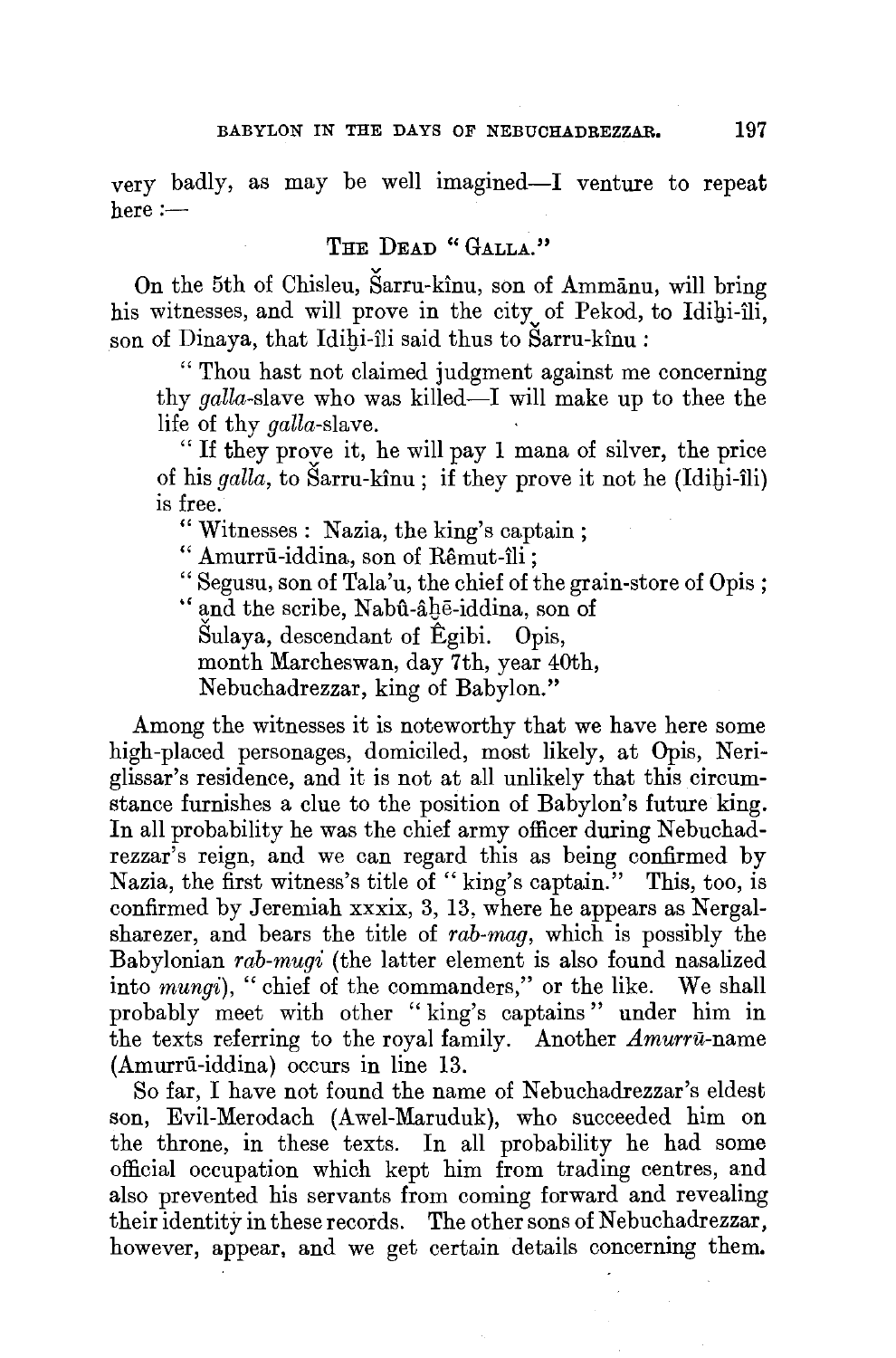Sometimes, also, the king himself is mentioned, though seldom by name.

Probably the most interesting tablet referring to the king himself is one of the numerous documents purchased by Mr. G. Smith for the British Museum in  $1878$  (S.  $+635$ ). As far as it can be made out from Strassmaier's copy, it reads as follows :-

" [To] Anum-iddina, my lord, and Nebuchadrezzar, king of Babylon, his lord, speak. When thou goest to the country, then I shall have decided with regard to the road for the feet of Kabtaya, who taketh a contract for  $\frac{5}{6}$  of a mana and 4 shekels (that is, 54 shekels) of silver for Ablaya."

Here follow the names of two witnesses, after which we have the words" On the 20th day of Sivan is their time." The name of the scribe, and the date: "Babylon, Iyyar, 2nd day, 20th year of Nebuchadrezzar, king of Babylon," close the document.

The text unfortunately leaves something to be desired, and may need revision, but I shall probably not be able to do this in the near future. The communication seems to be a direction to consult either a minister or the great king himself, and as no place is specified, it may refer to some secret mission. The mention of the 20th of Sivan points to the date of a possible audience.

Another inscription in which the name of the king occurs is No. 127 of the same publication. The document records the loan, by Ina-esi-etir, agent of Nebuchadrezzar, of 10 shekels of silver in the form of *gira*, which had been purchased for gold, and was, at the time the document was drawn up, with a certain Nabû-êtir. They were to be given back in three months' time, and Nabû-êtir's property, of every description, was the security. After the names of two witnesses and the scribe is the date : "Babylon, month Tammuz, day 28th, 21st year of Nebuchadrezzar, king of Babylon."

This silver, which had been given to Ina-êši-êțir "for gold," naturally suggests that it was some manufactured object, and perhaps highly artistic. Apparently it had been sold by " the king " to the person named, and seemingly he set great store by it.

Another tablet refers to the guardianship of the great palace of Nebuchadrezzar. This gives the names of the witnesses before whom Nabû-nib-ana-îli and Mušibši-Marduk took up the duty of " turning the gate" (taru babi) at the palace. These witnesses were nine in number, and said to those upon whom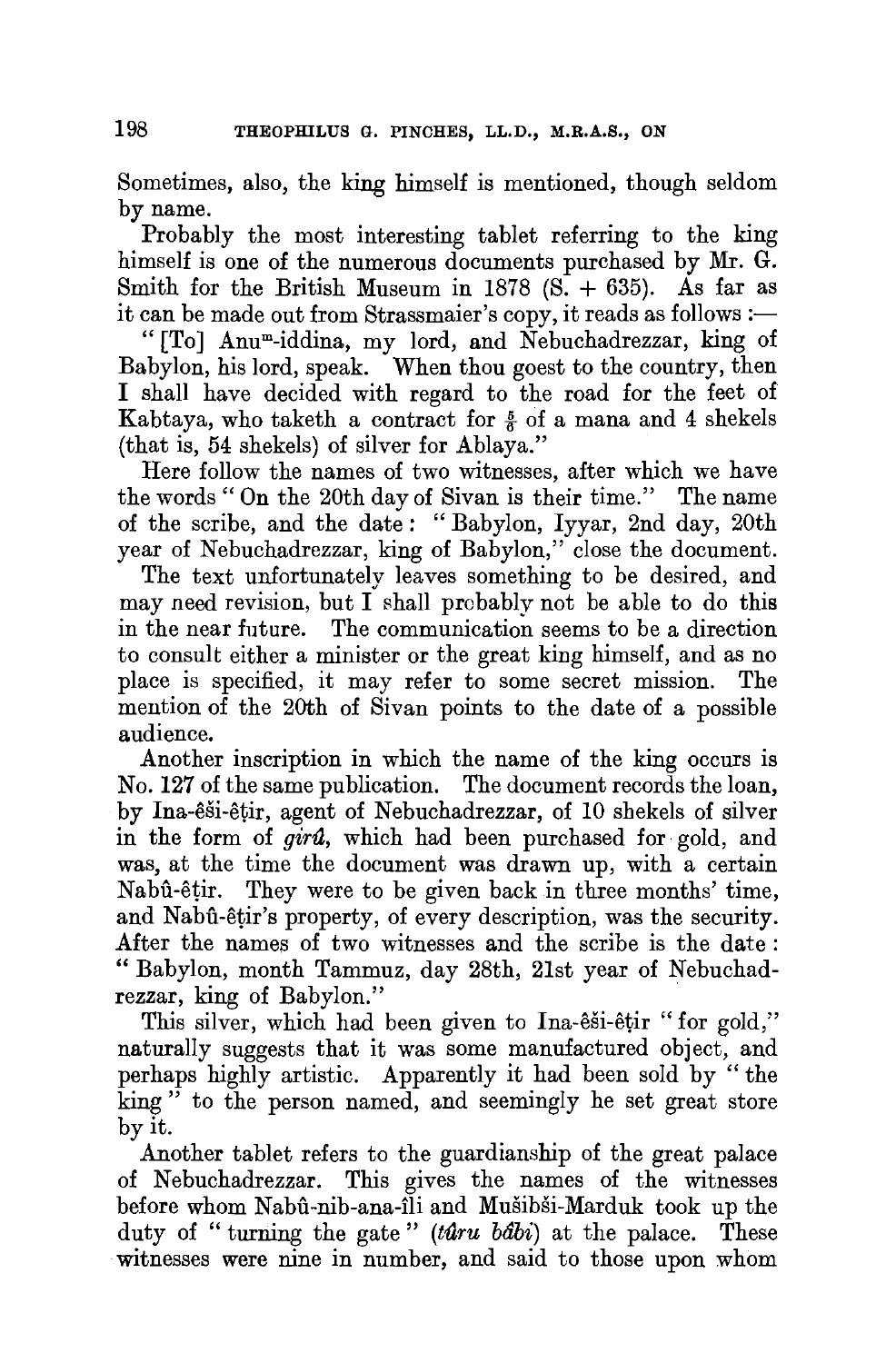the duty fell, "May my lord go to turn the gate" (bâbu tûru *beli lillik*). One of the witnesses was "the king's captain," and this suggests that "king's captain " means, really, " captain of the guard." No payment is mentioned, so that Nabu-nibana-ili and Musibsi-Marduk either undertook this service as an honour, or else because it was their duty as military officers. It is to be noted, however, that they have no title.

At an outlying district called Takrêtain, we again meet with the name of Neriglissar, and it is a declaration and a promise concerning 100 sheep, said to have been delivered to  $\widehat{A}$  bi-nadib  $(A$ binadab) on behalf of Kiligug, one of Neriglissar's chief slaves (*galla*). If the delivery was proved, Abi-nadib was free-if otherwise, he had to deliver 100 sheep to Neriglissar with their wool and young. (2nd of Elul, 34th year of Nebuchadrezzar, king of Babylon.)

We may just refer, by the way, to the contract for a hat ordered by Nabû-âhe-iddina from Silim-Bêl, the *galla*-slave of Bêluballit, for three shekels of silver. It was to be delivered in Nisan, and the maker swore by Sin, his god, that this promise should be fulfilled. (One witness and the scribe. Babylon, 8th day of Chisleu, 36th year of Nebuchadrezzar.)

Another reference to garlic occurs in the text dated in the 39th year of Nebuchadrezzar (month lost). This amounted to  $6\frac{1}{2}$  shekels, due to Gimillu, the chief of the king's storehouse, by Siriktu, descendant of Dannea. From this it would seem as though Nebuchadrezzar sold, through his officials, the produce which he had in store. On the 10th of Sivan in his 40th year, 9 shekels of silver were due to Gimillu from Bêl-âhē-êriba and Marduk-naser, probably for the same class of produce. These are dated at Bît-Tâbi-Bêl and Šubat-Meme respectively, probably suburbs of the great city, as already suggested.

A longish inscription is that referring to the agreement of Kinaya concerning  $62$  gur of dates, received instead of half a mana of silver by Sin-mar-sarri-usur ("Sin, protect the son of the king"), the galla-servant of Marduk-nadin-âbi, one of Nebuchadrezzar's sons. No lawsuit was to be instituted against Wardia and Nabû-hitu-mêsu with regard to this sum. (Dated at Babylon, 2nd month of Elul, day 8th, 41st year of Nebuchadrezzar, king of Babylon.)

Another son of Nebuchadrezzar was Marduk-sum-usur, who paid, through Samas-kain-agi, tithe to the temple of the sun at Sippar on the 14th of Iyyar in his father's 42nd year.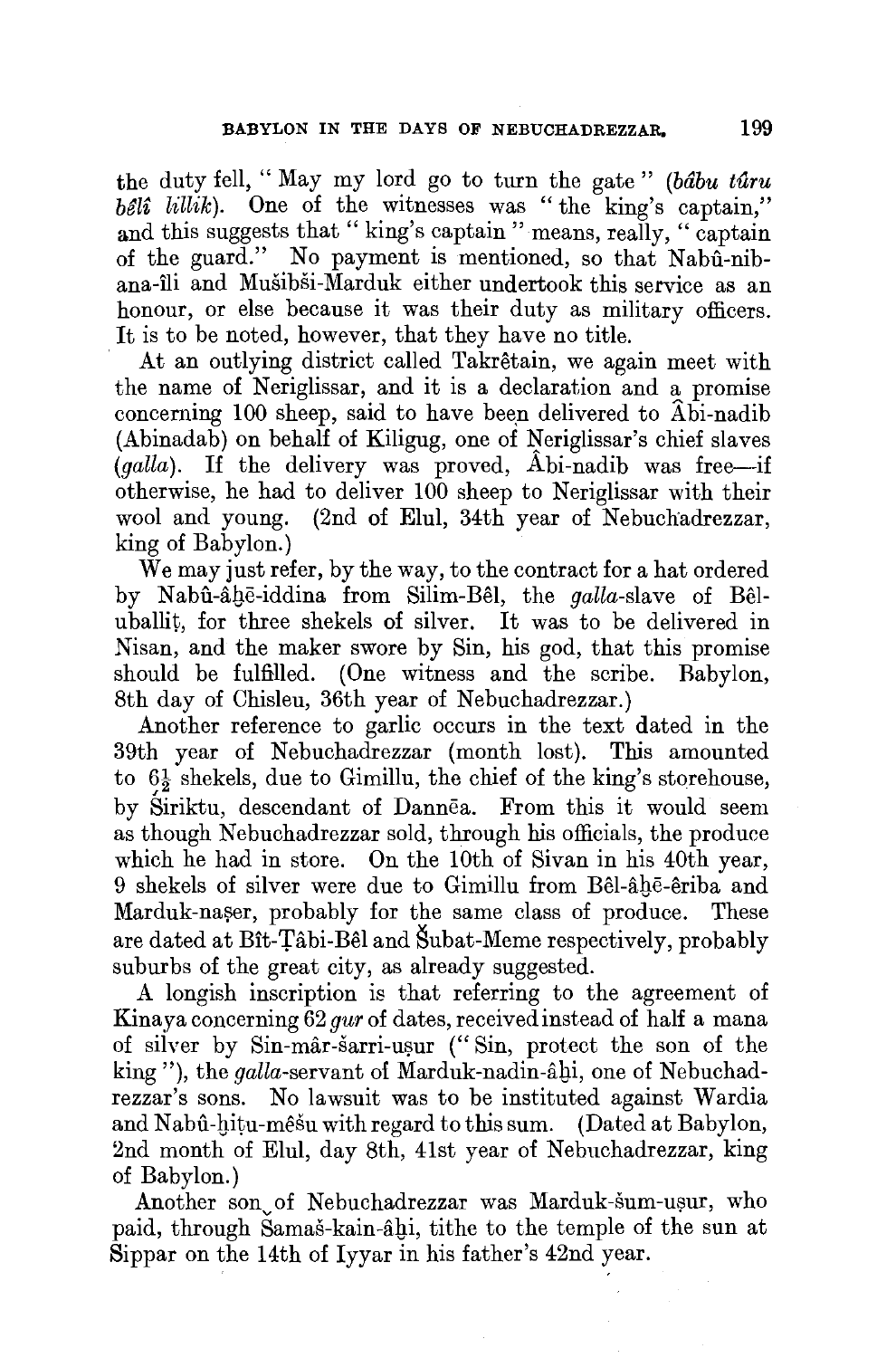Towards the end of the reign of Nebuchadrezzar the name of his general, Neriglissar, becomes more frequent. It occurs in a record of barley due from Bel-etiranni, Neriglissar's major-domo (Babylon, the 11th of Nisan in the now aged king's 43rd year); **in** a dispute about an iron *raqundu,* **in** which Sarru-ilua, chief slave of Neriglissar, brings his witnesses to prove that he has not to give a *raqundu* to his fellow-*galla* Hatanu (Opis, 29th of Nisan, year of Nebuchadrezzar wanting); and certain other documents which refer to Nebuchadrezzar's commander-in-chief, or (if not Neriglissar) a namesake. One of the contract-tablets mentions not only a Neriglissar, but also a Belshazzar, but this Neriglissar seems to be described as the son of Nergal-usezib, and not of Bel-sum-iskun, whitst the Belshazzar, who was a witness to the contract, was the son of Anum-iddina, and not of Nabonidus son of Nabu-balat-su-iqbi, as indicated in the cylinder inscriptions and on the bricks of Nabonidus.

Nevertheless, as the Book of Daniel makes Belshazzar to have been the son or descendant of Nebuchadrezzar, it is needful to take notice of the name of Belshazzar, whatever the ancestry indicated may be. The numerous Belshazzars, with varying parentage, however, show that it was, to a certain extent, a favourite though not a common name, and one of the extensive series compounded with that of the god of Babylon, whom Nebuchadrezzar held in so great reverence.

Though the contract-tablets of the time of Nebuchadrezzar do not furnish much historical material, they are not by any means to be despised, and that must be my excuse for treating of the subject here. Evidence of Nebuchadrezzar's expedition to the west I have already dealt with in my paper "From World-Dominion to Subjection" in the *Journal* of this Institute for 1917. To this I have only to add, that the latest official date for the reign of Nebuchadrezzar is the llth of Nisan (c. 25th of March) of the 43rd year of his reign, and within five months of this date the great king of Babylon passed away.

#### DISCUSSION.

The CHAIRMAN (Dr. Schofield) thanked Dr. Pinches for his able paper and said :--Was not the Tower of Babel one of those many astronomical towers then built ? Is not the true translation of Gen. xi, 4, a tower, whose top with the heavens, *i.e.,* with the Zodiac depicted on it, as elsewhere ? Are not the bricks of the Tower of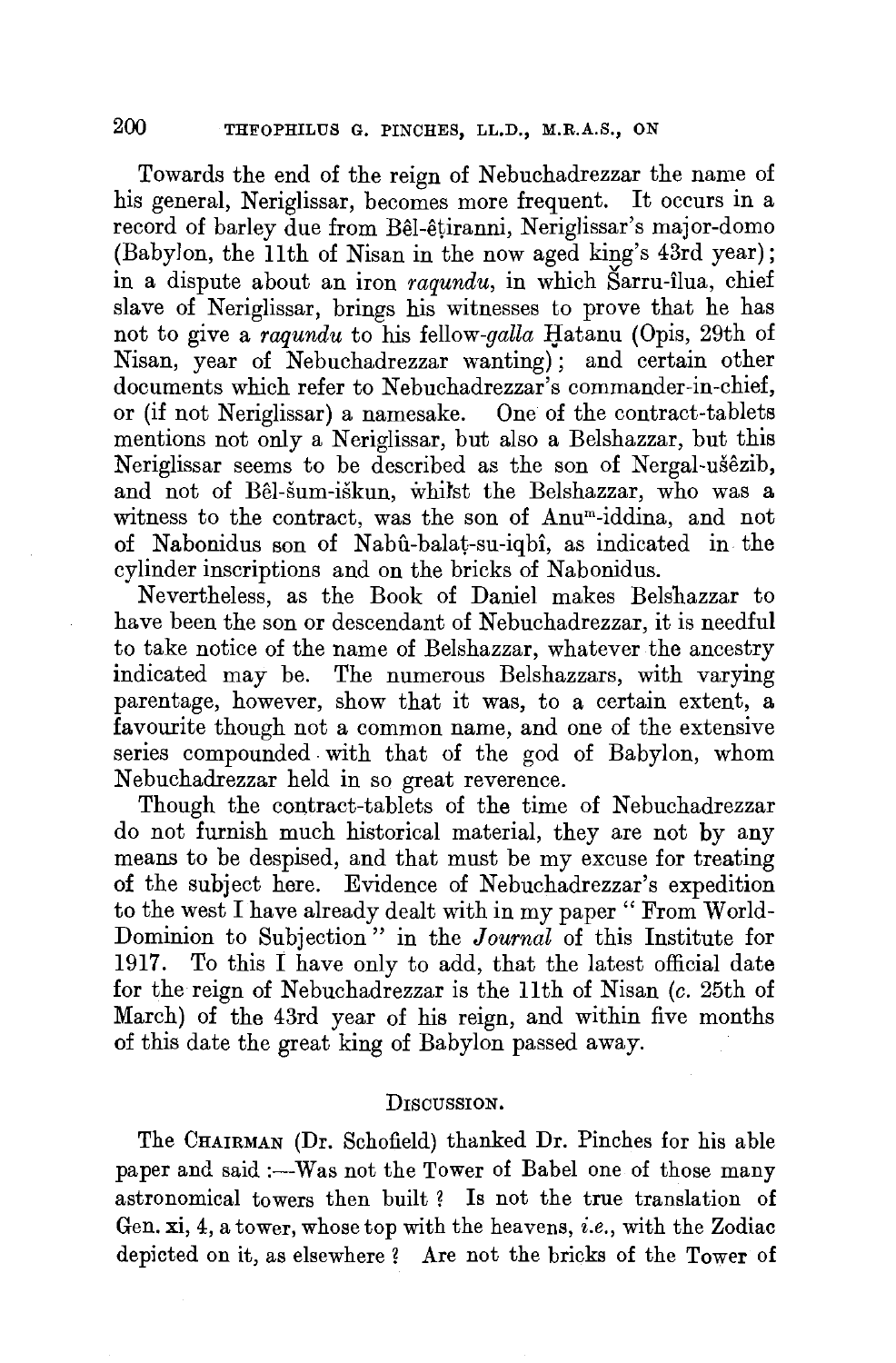Babel in seven courses of different colours : black for Saturn, orange for Jupiter, red for Mars, etc. ?- the seven planets consisting at that day of the five then known and the sun and moon, which thus gave us the names for the seven days of the week. And cannot the colours of some of these bricks even now be traced, showing clearly the astronomical character of the tower? Those then scattered would carry with them the knowledge of this pictorial word of God (as described in Ps. xix) all over the world, as stated by St. Paul in Rom. x, 18.

Mr. Rouse said :- We have heard to-day a good deal of the reason why, to my mind, Nebuchadrezzar's kingdom is described as the golden head of the Gentile powers to which God's people Israel were to be subject-the lining of Nebo's chamber with gold, the beautifying of his whole temple with gold, silver, precious stones, and bronze, the overlaying of Marduk's shrine with shining gold, and the gathering into his own palace of abundance of gold, silver, and precious stones, and so on. Herodotus tells us, too, that the last stage but one of the great tower of the supreme god had a golden image of him, while at the top was a golden table with a golden chair before it ready for the god to descend and sit down at table. And, in keeping with all this, Æschylus in his drama called *The Persians, when describing Xerxes' vast army, says :-*

> " And Babylon the golden Sent up her tale of men."

Nebuchadrezzar did not claim to have been the first builder of the Tower of Babel. He said that he rebuilt it after it had "stood in ruins for many generations." Yet anyone will deem him worthy of the name of builder of Babylon who considers his imposing list of temples restored or built, his enlargement of his father's palace, and his enormous quays of bitumen and brick, the deep moat with its bitumen foundation, and the walls towering and inaccessible with which he surrounded a citadel 4000 cubits square. (Indian House Inscription.)

With reference to the " borrowing of old Sumerian words " by Nebuchadrezzar and his priests, I should like to say this. In the first chapter of Daniel we read that Nebuchadrezzar commanded his chamberlain to choose out healthy and clever young nobles of Israel and" teach them the learning and tongue of the Chaldeans,"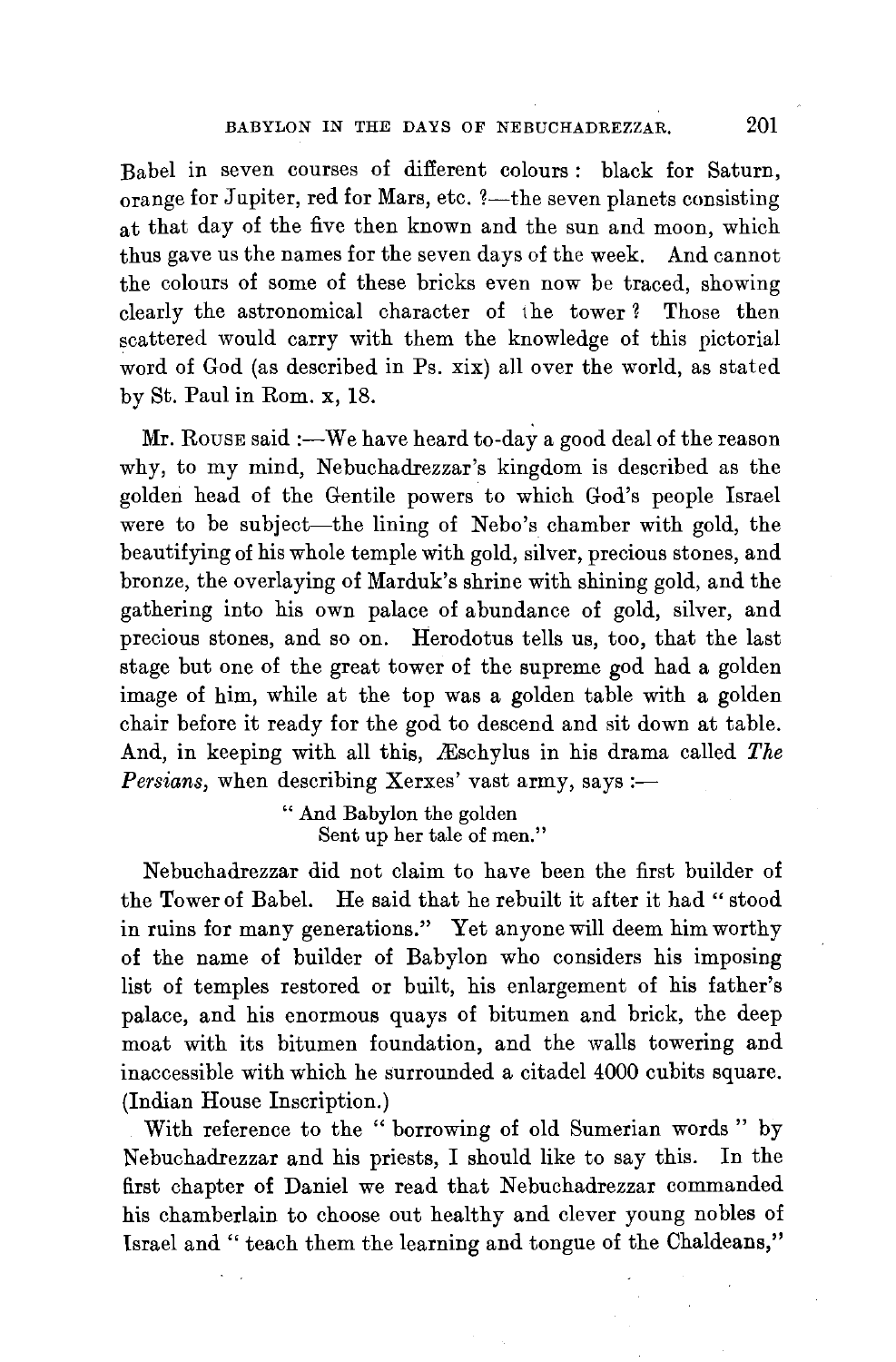so as to fit them to " stand in the King's palace." The language is put second, as though it were harder than the other learning to acquire; and, whereas the writing of the Babylonians was most complex, the scribes had to know both the Semitic Babylonian language and the more ancient Sumerian tongue\* of Turanian class.

Again, when alarmed by his first great dream, though he had forgotten its features, Nebuchadrezzar, as we read in Daniel ii, summoned " the magicians, the enchanters, the sorcerers, and the Chaldeans"; and in answer to his first request we read simply that "the Chaldeans spake to the King," then that" the King answered and said to the Chaldeans," and then that the Chaldeans answered before the King, " . . . No King, lord, nor ruler hath asked such a thing of any magician, or enchanter, or Chaldean."

It is clear from all this that the Chaldeans formed a learned caste, taking the chief place among the professional religious advisers of the King. How could they take it unless they were a caste of conquerors ?

Now, down to the time of the Babylonian conquest of Palestine (except in prophecies that refer to the downfall of Babylon thereafter) neither the inhabitants of Babylon nor its controllers are ever called Cha'deans in the Bible, or, so far as I know, on the monuments. On the other hand, Jeremiah and the sacred historian in 2 Kings xxv call the soldiers who captured and wrecked Jerusalem "the army of the Chaldeans"; and the historian in 2 Chronicles xxxvi calls Nebuchadrezzar "the King of the Chaldeans." I conclude, therefore, with Urquhart, our first prizeman (Inspiration of the Scriptures, *Daniel)* that after many ages a fresh wave of the old Turanian race swept over Babylonia and made the old classic language live again. [In keeping with this is Jeremiah's early prophecy that, in punishment for their sins, God would bring upon the Jews " a nation whose language they knew not "-- a description that could hardly apply to the Semitic Babylonians, who spoke Aramaic, seeing that Hezekiah's officers of State had long before requested an Assyrian envoy for privacy to address them not in Hebrew but in Aramaic, which they understood (2 Kings xviii, 26 *et sqq.).]* 

\* Formerly called by English writers Accadian.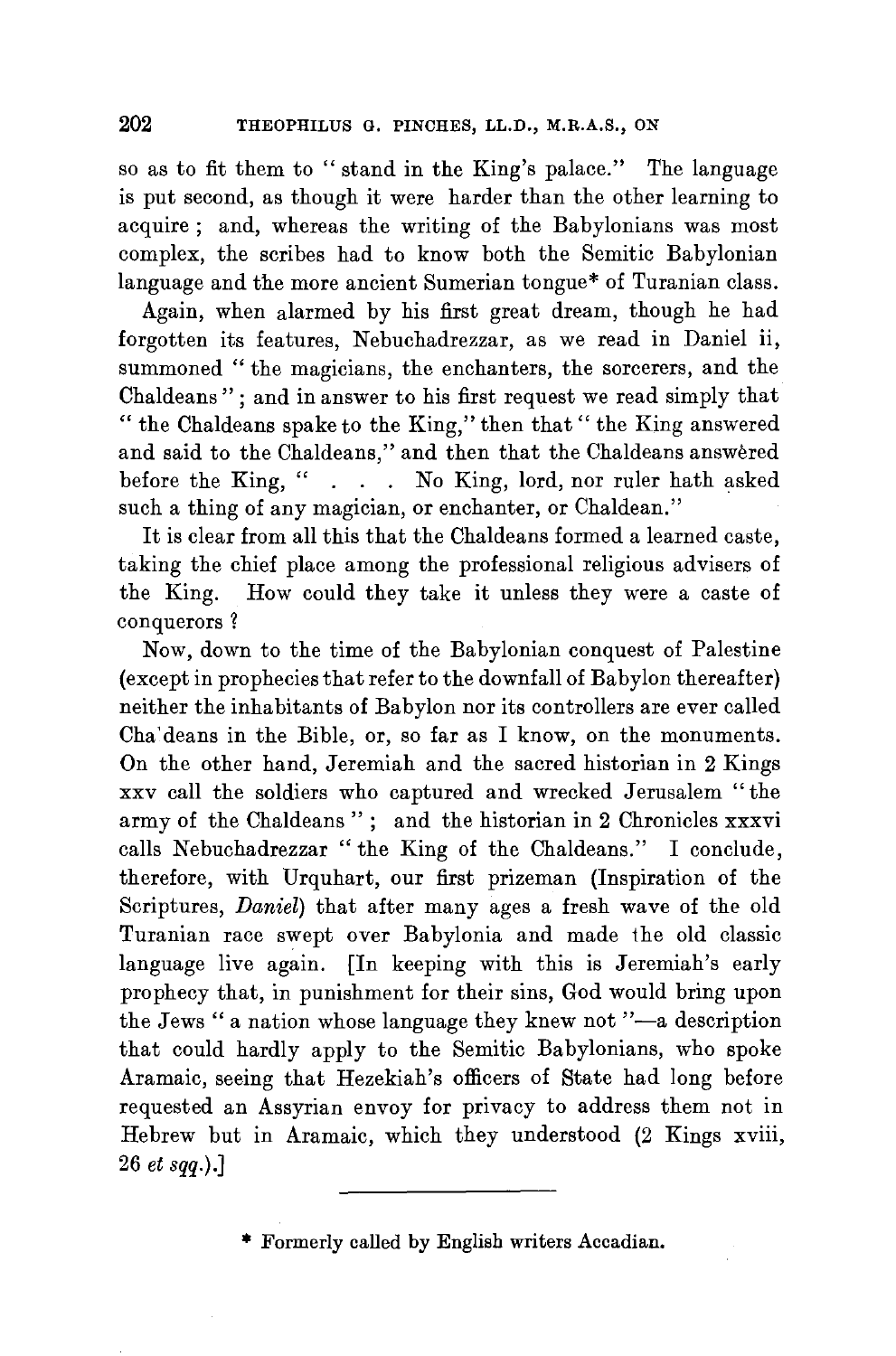These Chaldeans Urquhart held to have been the ancient Kurds, and so do I. Surely Ur of the Chaldees must have stood in the north of Mesopotamia,\* not in the south of Babylonia, as it is now the custom to place it. If Urfah or Orfah (the Greek Edessa or Orrhoe) was Ur of the Chaldees (as its inhabitants from of old have said and the Jews in the Talmud have written), then we can understand how Terah, having, at his son Abram's desire, removed thence in the direction of Canaan, stopped short after forty miles or so at Haran, not liking to cross the Euphrates into an unknown region. t But if Mugheir or Hur in southern Babylonia was Terah's native city, then, having already travelled about 800 miles thence to Haran, he would not have been staggered by a journey of 400 more from Haran to Canaan. [Indeed, he would not have gone to Haran at all, but would have stopped just half-way at Jebbah, near Hit, or Ahava, since it is there that the proper road turns off to Damascus and Canaan.]

Now Orfah is close to the southern borders of Kurdistan : and the southern dialect of the Kurds, though now mainly Persian, is mingled with Turanian words ; while across Kurdistan from west to east stretches a line of rock sculptures made by a dynasty that flourished in the eighth and seventh centuries B.c. and wrote

t The inference from Eupolemus's statement is quite uncertain ; and he may after all have referred to Orfah, or Orrhoe, not to Mugheir, or Hur. His words are found in a quotation made by Eusebius *(Praep. Ev.* ii, 17) that Abraham was born *en polei tes Babylonias kamarine hen tines legousin polin Ourien* in a kamarine city of Babylonia, which some call the city Ourie. From this, because *kamar* in *Arabic* means *moon,* and the moon was worshipped in the one remaining temple of Hur, it is inferred that by *polis kamarine* Eupolemus meant a city devoted to the worship of the moon. But it is much more likely to have meant a city with many vaults or vaulted roofs, seeing that *kamara* in *Greek* meant a vaulted chamber; and, if I mistake not, Orfah has such vaults for the passage of the springs of water for which it is famous. The natural objection that Orfahis a city in Mesopotamia, not in Babylonia proper, would be met by the fact that after the complete subjugation of Mesopotamia by Nabopolassar an early Greek writer might regard it as absorbed into Babylonia.

<sup>\*</sup> Stephen distinctly says (Acts vii) that it was "in Mesopotamia before he dwelt in Haran," that God commanded Abraham to change his dwellingplace ; and the ancient geographers made the southern boundary of Mesopotamia the first canal linking the Euphrates and Tigris about 100 miles north of Babylon (Eng. Encyclo., *Mesopotamia).*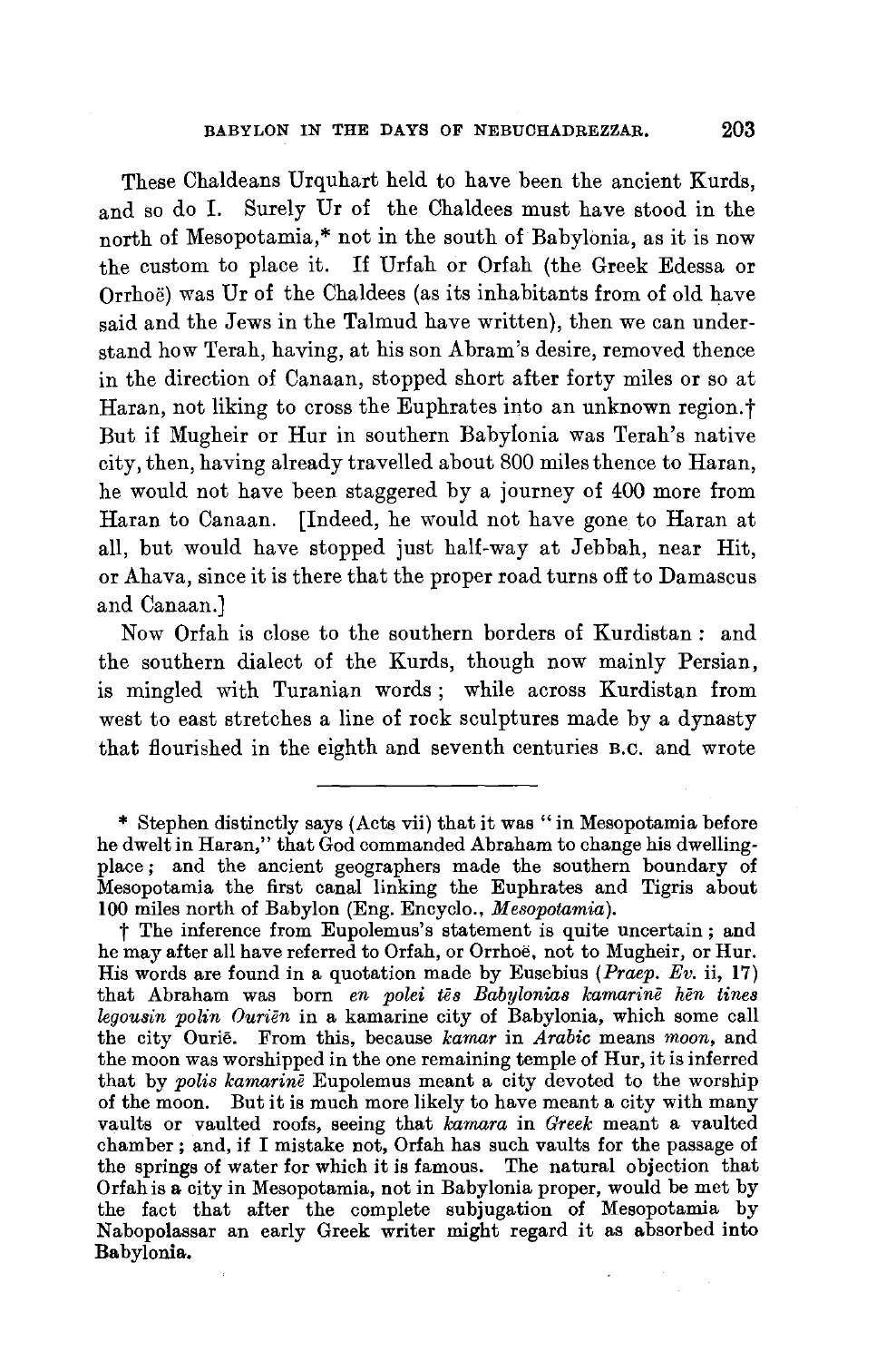in a Turanian language and nomenclature. The Kurds were called Kardukhoi by Greeks, and are described by them as a powerful and warlike people ; and the Romans called their country Gordyene and Kordyene; while Josephus appears to have called the people Kardoi : and, seeing that *r* and l are often interchanged by different languages, Kardoi or Karduoi would have easily passed in another country into Kaldaioi.

The name Kardunias given to the country of Kallimazin, King of Babylon, byAmenophis III, King of Egypt in the fifteenth century B.c., seems to be allied to Kordyene, and may refer to an earlier ascendancy of the Kordukhi or Kurds over Babylonia. *(See* Conder, *Tell Amarna Tablets,* p. 185.)

The Rev. J. AGAR BEET, D.D., said :- What impresses me most about the Empire of Nebuchadrezzar and the great city which he boasted (Dan. iv, 30) that he had built, is the short duration of the former, followed by the consequent decay of the latter. Doubtless there was an earlier Chaldean monarchy. But the fame of Babylon is due to the greatness of Nebuchadrezzar, who completed the work which his father had begun. But, some twenty-three years after his death, the city which he built as the capital of a great empire was captured by Cyrus the Persian, and never regained its influence, except for a moment under Alexander the Great.

This recalls to us the German Empire, which suddenly sprang into existence in A.D. 1870, and, after nourishing a world-wide ambition, collapsed in A.D. 1918.

The Right Rev. Bishop G. FORREST BROWNE, **D.D.,** in proposing a vote of thanks to the Lecturer, remarked on the fact that while the Babylonians were said to have been great astronomers, and to have had the Sun-god as one of their chief deities, there seemed to be no evidence of the orientation of their temple with an alignment to the sunrise at any of the special times of the year. The temple shown on the screen was stated to have its opening at the northwest, which was not what might have been expected from advanced astronomers if they built with an eye to astronomy.

**Mr.** THEODORE ROBERTS, in asking for a vote of thanks to the Chairman, Dr. Schofield, pointed out that the paper that had been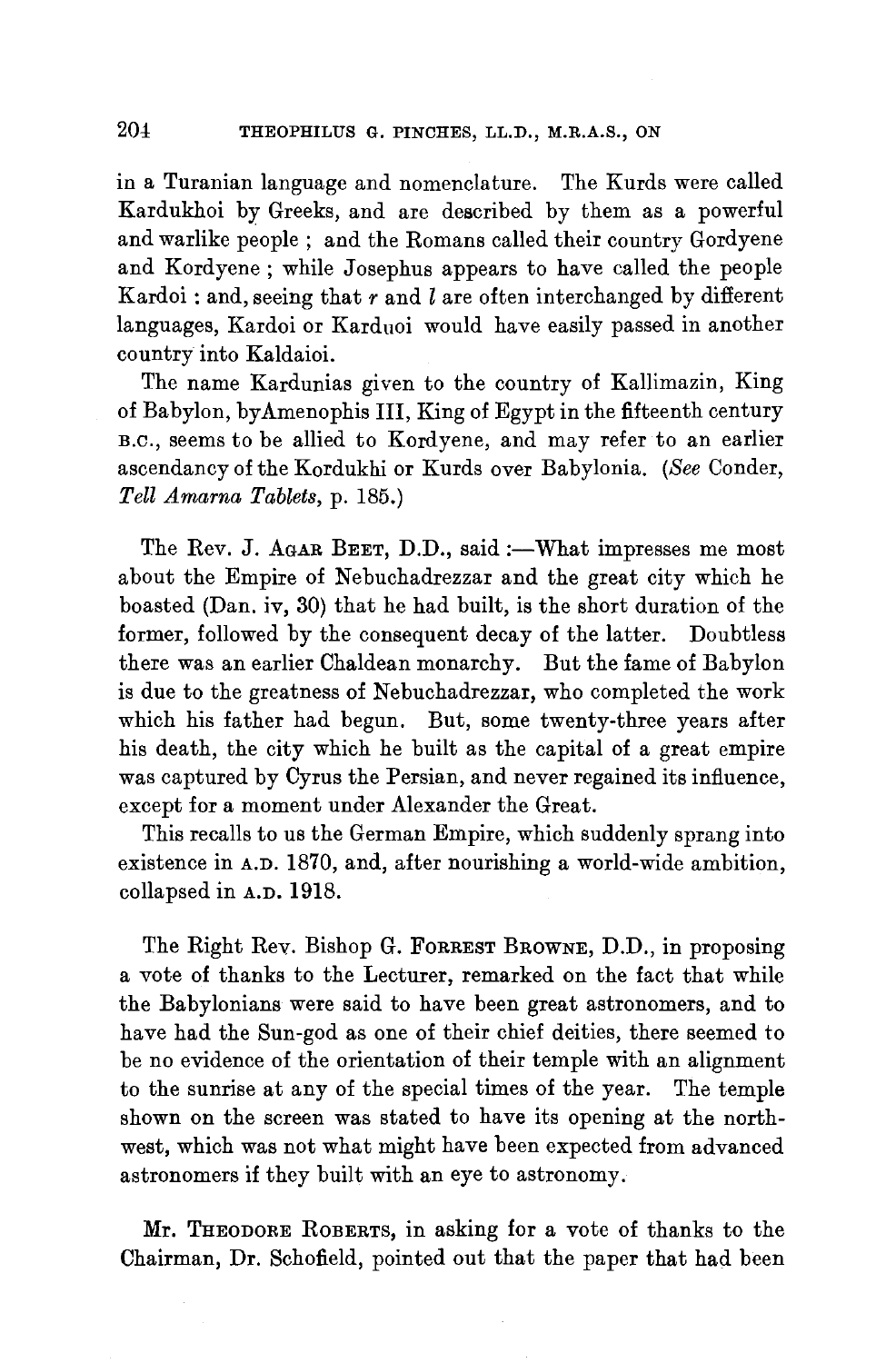read indicated a certain atmosphere in the days of Nebuchadrezzar in Babylon which exactly agreed with that depicted in the Book of Daniel.

He considered that this was much more reliable evidence that the book was written when it professed to be than the critics' contention that certain words in it were of a later date, as these might easily have been modernized in transcription.

#### 'l'HE AUTHOR'S REPLY.

I rather doubt whether, in the wording of Gen. xi, 4, we can infer an allusion to the Zodiac. A tower, whose top " is in the heavens," is probably rightly regarded simply as "a very high tower." The stages of the Tower of Babel were most likely coloured, as the President has said, with emblematic colours typifying the seven heavenly bodies which have paths among the stars. I do not think the colours can still be recognized, though the temple-tower of Sargon's great foundation, now known as Khorsabad, is said to have shown the tints in question.

To all appearance Nebuchadrezzar, like many another king of his race, was a boaster. Nevertheless, we must regard the Babylonian words for " to build " as including also the idea of rebuilding.

According to the list of gods in part xxiv of *Cuneiform Texts from Bab. Tablets,* pl. 49, the god of silver was Anu, the god of gold Enlilla (the older Bel), the god of copper Ea, and the god of lead Nin-a-ni.- . . . As Enlilla was " Merodach of lordship and dominion," it may be supposed that Nebuchadrezzar was regarded as "king of lordship and dominion," and on that account called "the head of gold." It may here be noted that these divinities indicate the " ages " of the Babylonians, the silver preceding the gold because silver was known to them at an earlier date.

Dr. Schofield has also called your attention to the contract for the hat on p. 199. The article in question was of the kind designated *kubsu,* and was of a shape similar to those of certain of the gods. From the British Museum tablet K. 1249, these seem to have been an indication of rank. The tablet in question speaks of a *kubsu*  which had belonged to a certain Remanni-ilu, who had been killed, and his clothes, together with his head-dress, taken away by a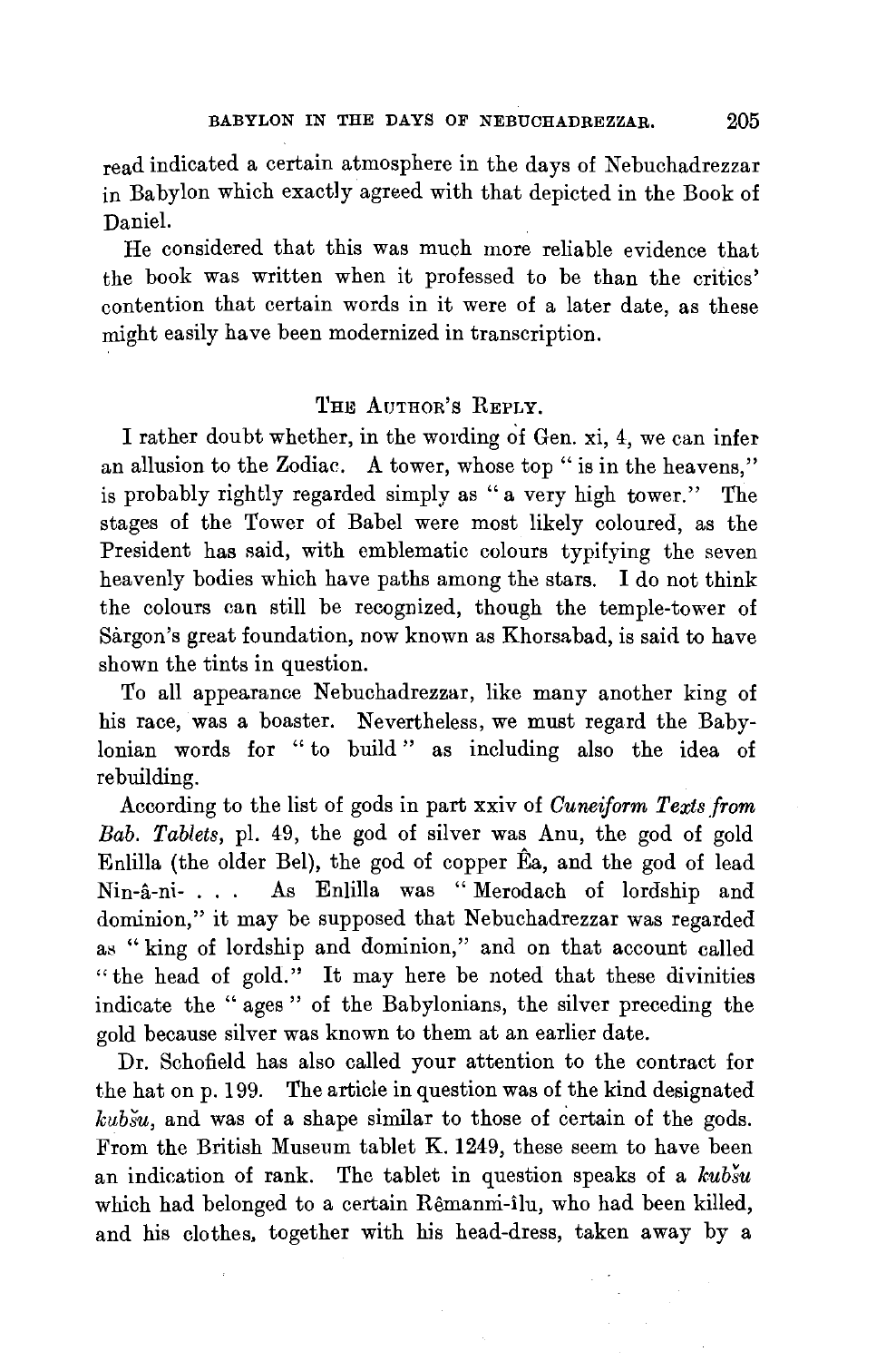certain Zagaga-eriba. The tablet K. 1249, which is a letter, belongs to the time of Assur-bani-apli (Assurbanipal), King of Assyria (665- 626 B.c.).

Mr. Martin L. Rouse's suggestion that Nebuchadrezzar was called, in the Book of Daniel, " the head of gold " because he was so lavish with that precious metal in his decorations of the temples and palaces of his land is good, but we must couple it with Enlilla as the god of gold, referred to above.

The inscriptions seem not to refer to any "fresh wave of Turanian" (Sumerian) sweeping over the land, and that this should have occurred seems to me to be unlikely, though the arguments adduced by Mr. Rouse are in excellent agreement.

The language referred to by Hezekiah's officers is rightly described by Mr. Rouse as having been Aramaic, which the Assyrians, like the Babylonians, evidently knew perfectly, but the language unknown to the Hebrews at large was not Aramaic, but Assyro-Babylonian-the language of the tablets, not of the dockets. Sumerian was always, more or less, well known to the Babylonian and Assyrian scribes, but it seems never to have been re-adopted as the language of the country after the time of the Dynasty of Babylon.

It would take too long to go thoroughly into the question of the Kurds, and the derivation of their name from Kar-Dunias, which was apparently a Kassite designation of Babylonia and the land farther west-" the domain (or the like) of the god Dunias," *i.e.*, of the Lord of the World, otherwise Hadad or Rimmon. As to Ur (Mugheir), there is no proof that this name began with an aspirate, making the form Hur. The god of the city was Nannar or Sin, the Moon.

Canon Parfit, who has been in Mesopotamia, spoke of the modern speech of the Babylonians, their turn of mind, and their language. He regards the Christians of the country as closely related to the Kurds. There is no doubt that the " Chaldean " Christians of Mosul are descended from the ancient Assyrians. This was very noticeable in the case of the late Hormuzd Rassam and his family, though he had in his veins a strain of Spanish blood. As to the " Syrian " Christians of Bagdad, they seem to be descended from the ancient Babylonians. Two of the three whom I have known were somewhat short, whilst the third was tall.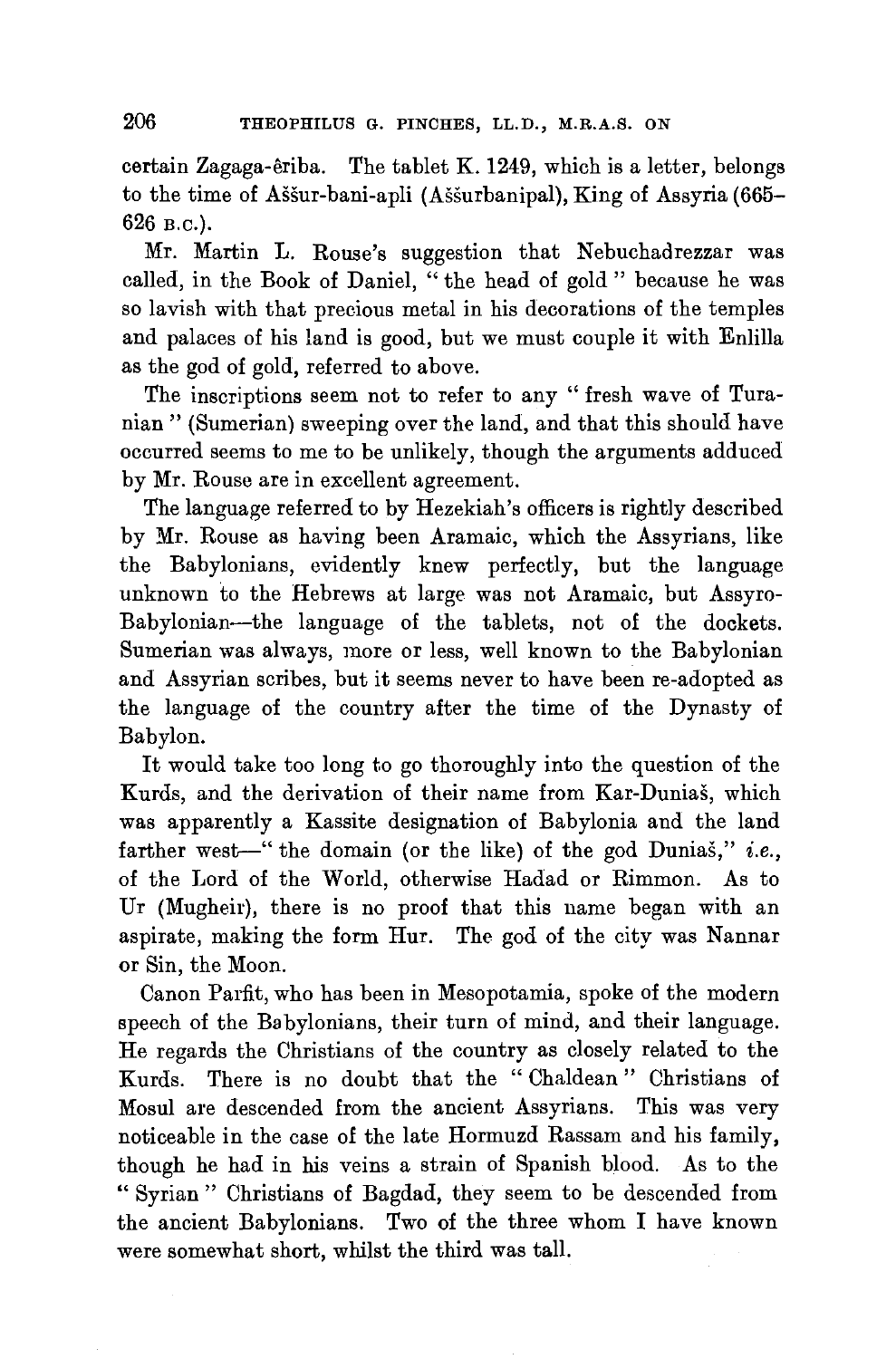Canon Parfit also spoke of the blue colour of the upper brickwork of the temple-tower of the seven spheres at Birs (Borsippa). This he described as being blue, but the fragment said to have come from this structure, and sent to the British Museum by **Mr.** Rassam, though it shows (if I retain a right impression of its appearance) the traces of the vitrified brick-courses, has not a colour which can be described as a genuine blue. Moreover, this seems to have formed part of the second stage, whereas the blue stage was (according to one scheme) the fourth or fifth. The order of the heavenly bodies seems to have been as follows; sun, moon, Mercury, Venus, Mars, Saturn, Jupiter.

It is true that, for us, and also, perhaps, for the Israelites, the most important period of Babylon's history was the reign of Nebuchadrezzar, but it must not be forgotten that the States of Babylonia had a past reaching back 3000 years or more, and that the foundation of Babylon, the first beginning (apparently) of Nimrod's kingdom, went back 2500 years or earlier. The fame of the Tower of the confusion of tongues must have been known at a very early date, and the renown of Hammu-rabi's glorious reign seems to be reflected in the account of the conflict of the four kings against five in the fourteenth chapter of Genesis. It was apparently the power of the Assyrian empire which turned the attention of the Israelites from the glories of Babylon, but when Assyria fell, Babylon, under its new Chaldean rulers, at once took its place. In my opinion, the Babylonians were a people of much greater capacity than the Assyrians-that cruel and ruthless nation which stroveand with much success-to impose its yoke on the ancient oriental world. It was not Babylonia's cruelties and ambitions, but rather the weakness of her rulers after Nebuchadrezzar's death, which brought about her downfall.

I am much obliged to you for the kind way in which you have received my paper, and especially indebted to the scholars who have taken part in the discussion. I should also like to express my thanks to the proposer, the seconder, and the audience which has so kindly responded to and passed the vote of thanks. I am sorry that I could not read all my paper, but as you have it in print, that disadvantage is greatly minimized.

p